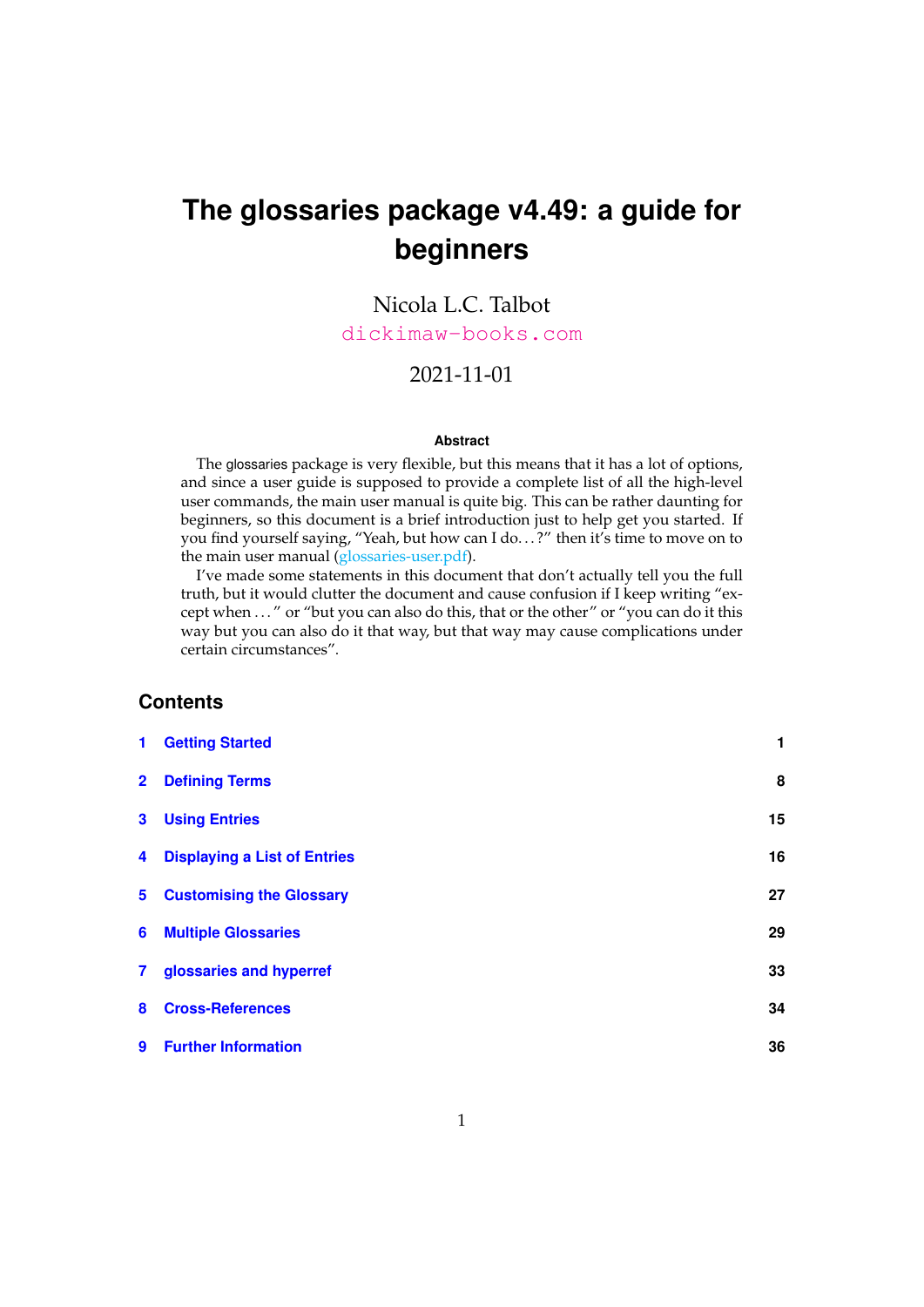## <span id="page-1-0"></span>**1 Getting Started**

As with all packages, you need to load glossaries with \usepackage, but there are certain packages that must be loaded before glossaries, *if* they are required: hyperref, babel, polyglossia, inputenc and fontenc. (You don't have to load these packages, but if you want them, you must load them before glossaries.)

If you require multilingual support you must also install the relevant language module. Each language module is called glossaries-⟨*language*⟩, where ⟨*language*⟩ is the root language name. For example, glossaries-french or glossaries-german. If a language module is required, the glossaries package will automatically try to load it and will give a warning if the module isn't found.

Once you have loaded glossaries, you need to define your terms in the preamble and then you can use them throughout the document. Here's a simple example:

```
\documentclass{article}
\usepackage{glossaries}
\newglossaryentry{ex}{name={sample},description={an example}}
\begin{document}
Here's my \gls{ex} term.
```
\end{document}

## This produces:

#### Here's my sample term.

#### Here's another example:

```
\documentclass{article}
\usepackage{glossaries}
\setacronymstyle{long-short}
\newacronym{svm}{SVM}{support vector machine}
\begin{document}
First use: \gtrsim \{sym\}. Second use: \gtrsim \gtrsim \gtrsim\end{document}
```
## This produces:

First use: support vector machine (SVM). Second use: SVM.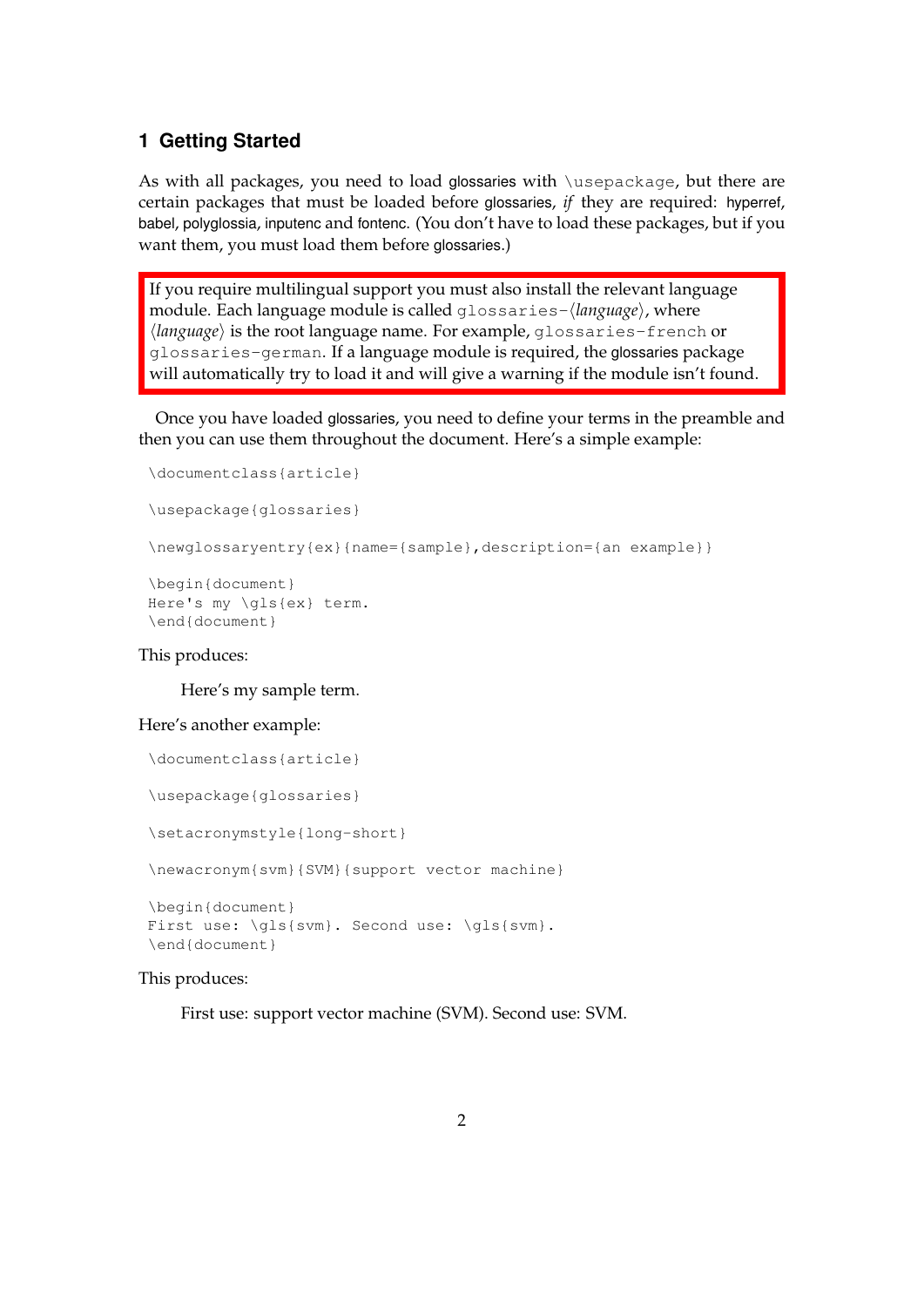In this case, the text produced by  $\qquada1s$  {svm} changed after the first use. The first use produced the long form followed by the short form in parentheses because I set the acronym style to long-short. I suggest you try the above two examples to make sure you have the package correctly installed. If you get an undefined control sequence error, check that the version number at the top of this document matches the version you have installed. (Open the . log file and search for the line that starts with Package: glossaries followed by a date and version.)

Be careful of fragile commands. If a command causes a problem when used in one of the \newglossaryentry fields, consider adding \glsnoexpandfields before you start defining your entries.

Abbreviations are slightly different if you use the extension package glossaries-extra (which needs to be installed separately):

```
\documentclass{article}
\usepackage{glossaries-extra}
\setabbreviationstyle{long-short}% glossaries-extra.sty
\newabbreviation{svm}{SVM}{support vector machine}% glossaries-extra.sty
\begin{document}
First use: \qquad \qls{svm}. Second use: \qquad \qls{svm}.
\end{document}
```
Since long-short happens to be the default for \newabbreviation (if you haven't set the category key) you may omit the \setabbreviationstyle line in this example.

If you still want to use \newacronym (rather than \newabbreviation) then you need the optional argument of \setabbreviationstyle:

```
\documentclass{article}
\usepackage{glossaries-extra}
\setabbreviationstyle[acronym]{long-short}% glossaries-extra.sty only
\newacronym{svm}{SVM}{support vector machine}
\begin{document}
First use: \gls{svm}. Second use: \gls{svm}.
\end{document}
```
In this example, if you omit the \setabbreviationstyle line you will notice a difference because the short-nolong style (not the long-short style) is the default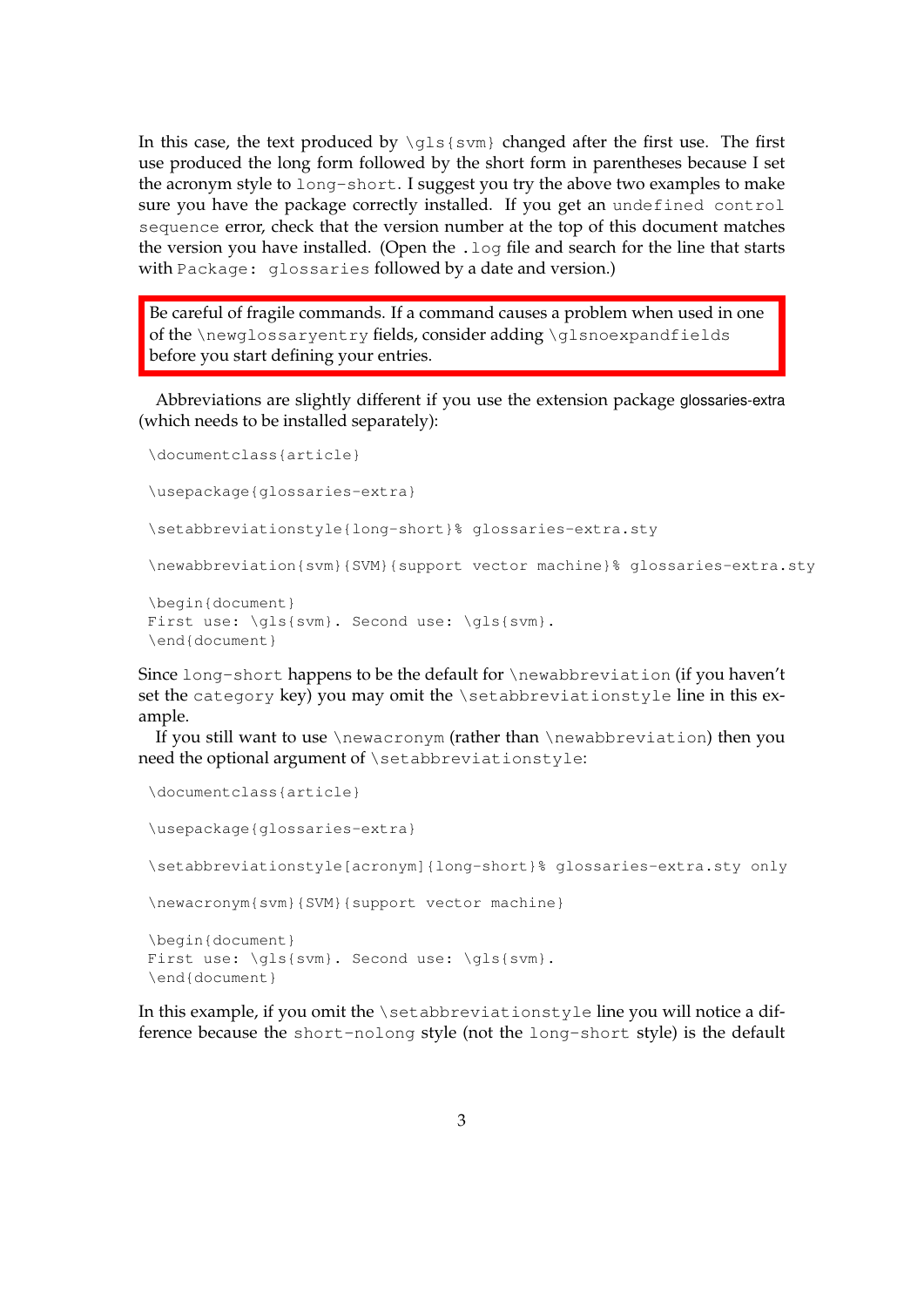with \newacronym. With the short-nolong style the first use simply shows just the short form.

You can't use \setacronymstyle with glossaries-extra.

If you like, you can put all your definitions in another file (for example,  $\text{defns.tex}$ ) and load that file in the preamble using \loadglsentries with the filename as the argument. For example:

```
\loadglsentries{defns}
```
If you find you have a really large number of definitions that are hard to manage in a .tex file, you might want to have a look at  $bib2qls$  (installed separately) which requires a .bib format instead that can be managed by an application such as JabRef.

Don't try inserting formatting commands into the definitions as they can interfere with the underlying mechanism. Instead, the formatting should be done by the style. For example, suppose I want to replace SVM with \textsc{svm}, then I need to select a style that uses \textsc, like this (for the base glossaries style):

```
\documentclass{article}
\usepackage{glossaries}
\setacronymstyle{long-sc-short}
\newacronym{svm}{svm}{support vector machine}
\begin{document}
First use: \gls{svm}. Second use: \gls{svm}.
\end{document}
```
The abbreviation styles have a different naming scheme with glossaries-extra:

```
\documentclass{article}
\usepackage{glossaries-extra}
\setabbreviationstyle{long-short-sc}% glossaries-extra.sty
\newabbreviation{svm}{svm}{support vector machine}% glossaries-extra.sty
\begin{document}
First use: \gtrsim 1s{svm}. Second use: \gtrsim 1s{svm}.
\end{document}
```
With glossaries-extra you can have multiple abbreviation styles for different categories. Many of these styles have their own associated formatting commands that can be redefined for minor adjustments. For example: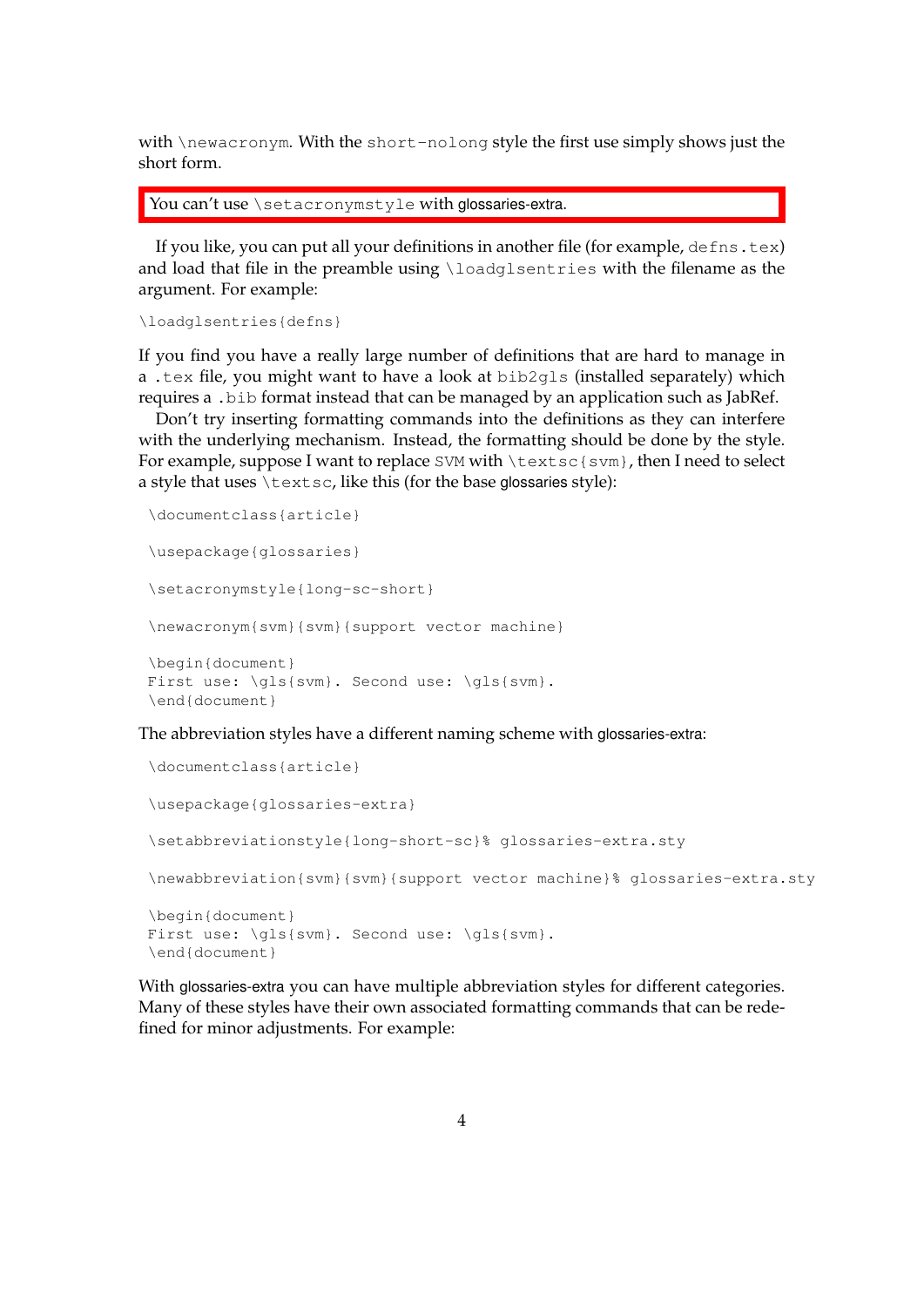```
\documentclass{article}
\usepackage{glossaries-extra}
\setabbreviationstyle[statistical]{long-short-sc}
\setabbreviationstyle[bacteria]{long-only-short-only}
% Formatting commands used by 'long-only-short-only' style:
\renewcommand*{\glsabbrvonlyfont}[1]{\emph{#1}}
\renewcommand*{\glslongonlyfont}[1]{\emph{#1}}
% Formatting command used by 'long-short-sc' style:
% (make sure abbreviation is converted to lower case)
\renewcommand*{\glsabbrvscfont}[1]{\textsc{\MakeLowercase{#1}}}
\newabbreviation
 \Gammacategory={statistical}% glossaries-extra.sty key
 \begin{array}{c} \rule{0pt}{2.5ex} \rule{0pt}{2.5ex} \rule{0pt}{2.5ex} \rule{0pt}{2.5ex} \rule{0pt}{2.5ex} \rule{0pt}{2.5ex} \rule{0pt}{2.5ex} \rule{0pt}{2.5ex} \rule{0pt}{2.5ex} \rule{0pt}{2.5ex} \rule{0pt}{2.5ex} \rule{0pt}{2.5ex} \rule{0pt}{2.5ex} \rule{0pt}{2.5ex} \rule{0pt}{2.5ex} \rule{0pt}{2.5ex} \rule{0pt}{2.5ex} \rule{0pt}{2.5ex} \rule{0pt}{2.5ex} \rule{0{svm}{SVM}{support vector machine}
\newabbreviation
 \sqrt{2}category={bacteria}% glossaries-extra.sty key
 ]
 {cbot}{C.~botulinum}{Clostridium botulinum}
\begin{document}
First use: \qls{svm}, \qls{cbot}.
Next use: \qls{svm}, \qls{cbot}.
\end{document}
```
#### This produces:

First use: support vector machine (SVM), *Clostridium botulinum*.

Next use: SVM, *C. botulinum*.

As you can hopefully see from the above examples, there are two main ways of defining a term: as a general entry (\newglossaryentry) or as an abbreviation (\newacronym or, with glossaries-extra, \newabbreviation).

Regardless of the method of defining a term, the term is always given a label. In the first example, the label was ex and in the other examples the label was svm (and cbot in the last example). The label is used to uniquely identify the term (like the standard \label/\ref or \cite mechanism). It's best to just use the following alphanumerics in the labels:  $a, ..., z, A, ..., Z, 0, ..., 9$ . Sometimes you can also use punctuation characters but not if another package (such as babel) makes them active. Don't try using any characters outside of the basic Latin set with inputenc (for example,  $\acute{\text{e}}$  or  $\acute{\text{B}}$ ) or things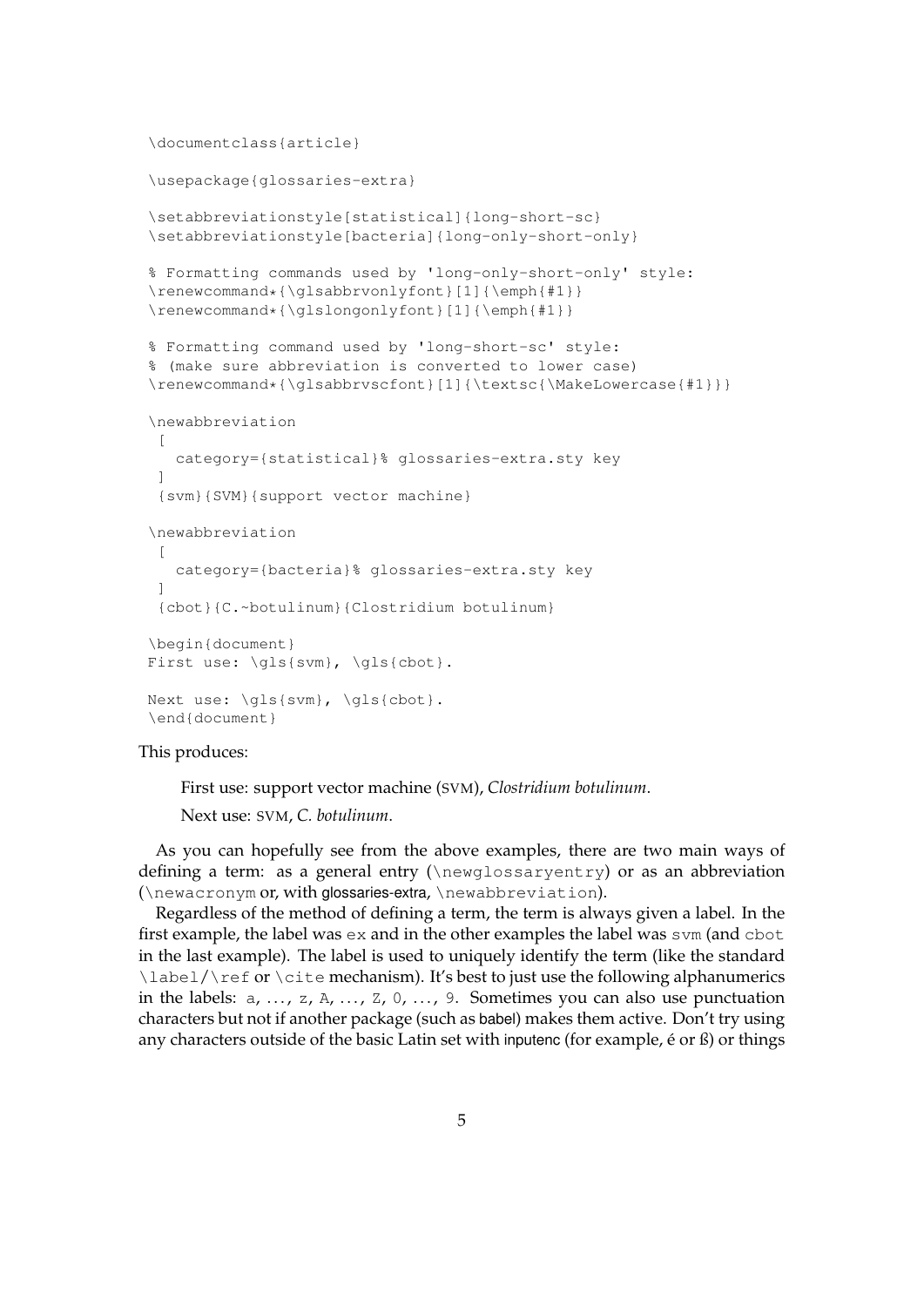will go horribly wrong. This warning only applies to the label. It doesn't apply to the text that appears in the document. If you really need UTF-8 characters in your labels then you'll need to use  $X$ AI $E$ X or Lua $E$ I $E$ X.

Don't use \qls in chapter or section headings as it can have some unpleasant side-effects. Instead use \glsentrytext for regular entries and one of \glsentryshort, \glsentrylong or \glsentryfull for acronyms. Alternatively use glossaries-extra which provides special commands for use in section headings and captions, such as \qlsfmtshort{ $\langle$ *label*} }.

The above examples are reasonably straightforward. The difficulty comes if you want to display a *sorted* list of all the entries you have used in the document. The glossariesextra package provides a really easy way of listing all the defined entries:

```
\documentclass{article}
\usepackage[sort=none]{glossaries-extra}
\newglossaryentry{potato}{name={potato},plural={potatoes},
description={starchy tuber}}
\newglossaryentry{cabbage}{name={cabbage},
description={vegetable with thick green or purple leaves}}
\newglossaryentry{turnip}{name={turnip},
description={round pale root vegetable}}
\newglossaryentry{carrot}{name={carrot},
description={orange root}}
\begin{document}
Chop the \gls{cabbage}, \glspl{potato} and \glspl{carrot}.
\printunsrtglossaries % list all entries
\end{document}
```
However this method doesn't sort the entries (they're listed in order of definition) and it will display all the defined entries, regardless of whether or not you've used them all in the document, so "turnip" appears in the glossary even though there's no \gls{turnip} (or similar) in the document.

The sort=none option isn't essential in this case (there's no other sort option available for this document), but it prevents the automatic construction of the sort value and so slightly improves the document build time.

Note that this example document uses the same command (\printunsrtqlossaries) that's used with bib2gls [\(Option 4\)](#page-21-0) but with bib2gls you instead need to use the record package option and one or more instances of \GlsXtrLoadResources in the preamble (see below).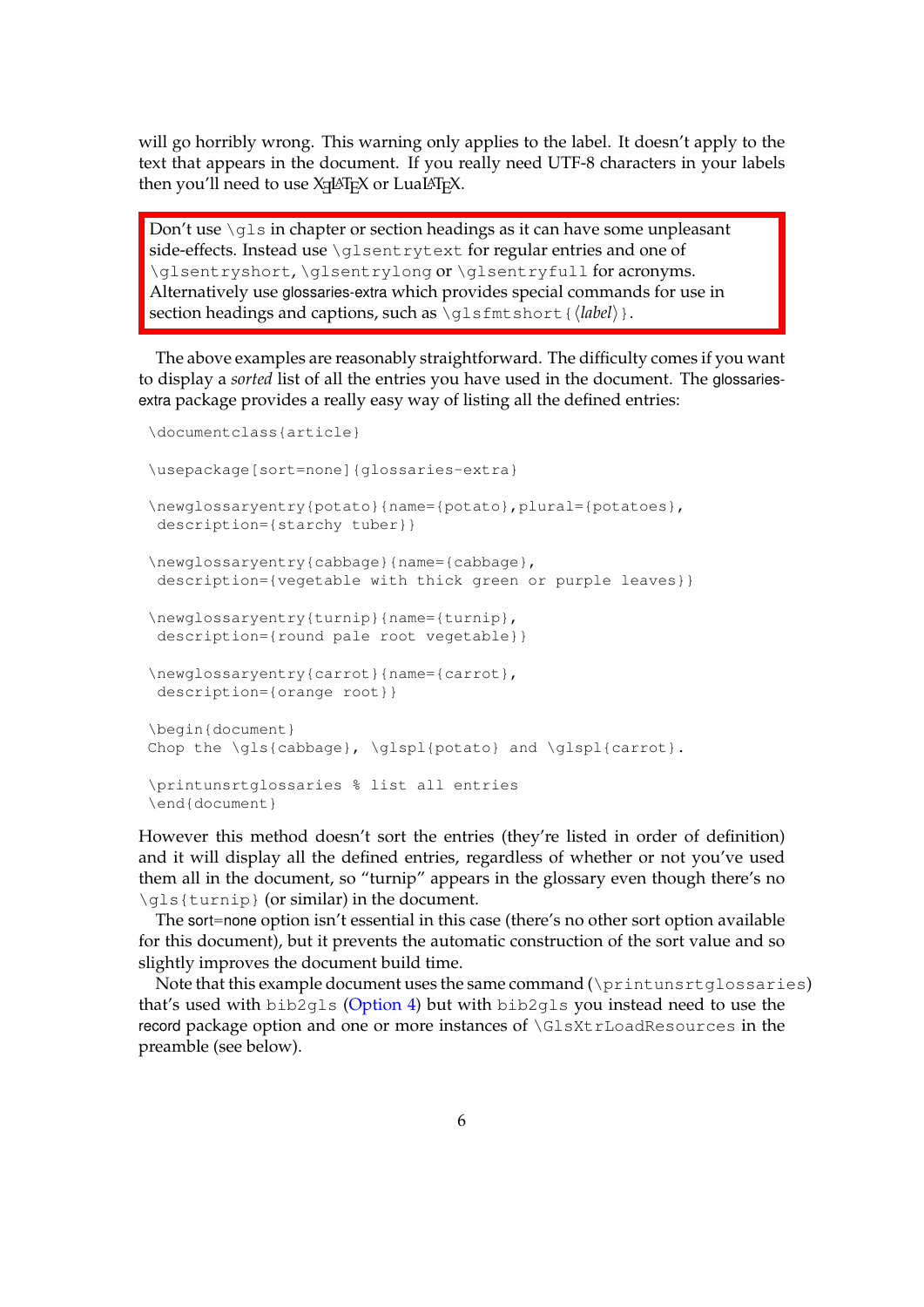Most users prefer to have an automatically sorted list that only contains entries that have been used in the document. The glossaries package provides three options: use  $T_FX$ to perform the sorting [\(Option 1\)](#page-16-1); use makeindex to perform the sorting [\(Option 2\)](#page-17-0); use xindy to perform the sorting [\(Option 3\)](#page-20-0). The extension package glossaries-extra provides a fourth method: use bib2gls [\(Option 4\)](#page-21-0).

The first option (using T<sub>E</sub>X) is the simplest method, as it doesn't require an external tool, but it's very inefficient and the sorting is done according to lower case character code (which matches basic Latin alphabets, such as English, but not extended Latin alphabets, such as Icelandic). To use this method, add \makenoidxglossaries to the preamble and put \printnoidxglossaries at the place where you want your glossary. For example:

```
\documentclass{article}
\usepackage{glossaries}
\makenoidxglossaries % use TeX to sort
\newglossaryentry{potato}{name={potato},plural={potatoes},
description={starchy tuber}}
\newglossaryentry{cabbage}{name={cabbage},
description={vegetable with thick green or purple leaves}}
\newglossaryentry{turnip}{name={turnip},
description={round pale root vegetable}}
\newglossaryentry{carrot}{name={carrot},
description={orange root}}
\begin{document}
Chop the \gls{cabbage}, \glspl{potato} and \glspl{carrot}.
\printnoidxglossaries
\end{document}
```
The \makenoidxglossaries method is very slow, uses an ASCII comparator and often breaks if there are commands in the name key. See [Glossaries](https://www.dickimaw-books.com/gallery/glossaries-performance.shtml) [Performance](https://www.dickimaw-books.com/gallery/glossaries-performance.shtml) for a comparison.

Try this out and run LAT<sub>E</sub>X (or pdfLAT<sub>E</sub>X) *twice*. The first run won't show the glossary. It will only appear on the second run. This doesn't include "turnip" in the glossary because that term hasn't been used (with commands like  $\qquad$ gls{turnip}) in the document.

The glossary has a vertical gap between the "carrot" term and the "potato" term. This is because the entries in the glossaries are grouped according to their first letter. If you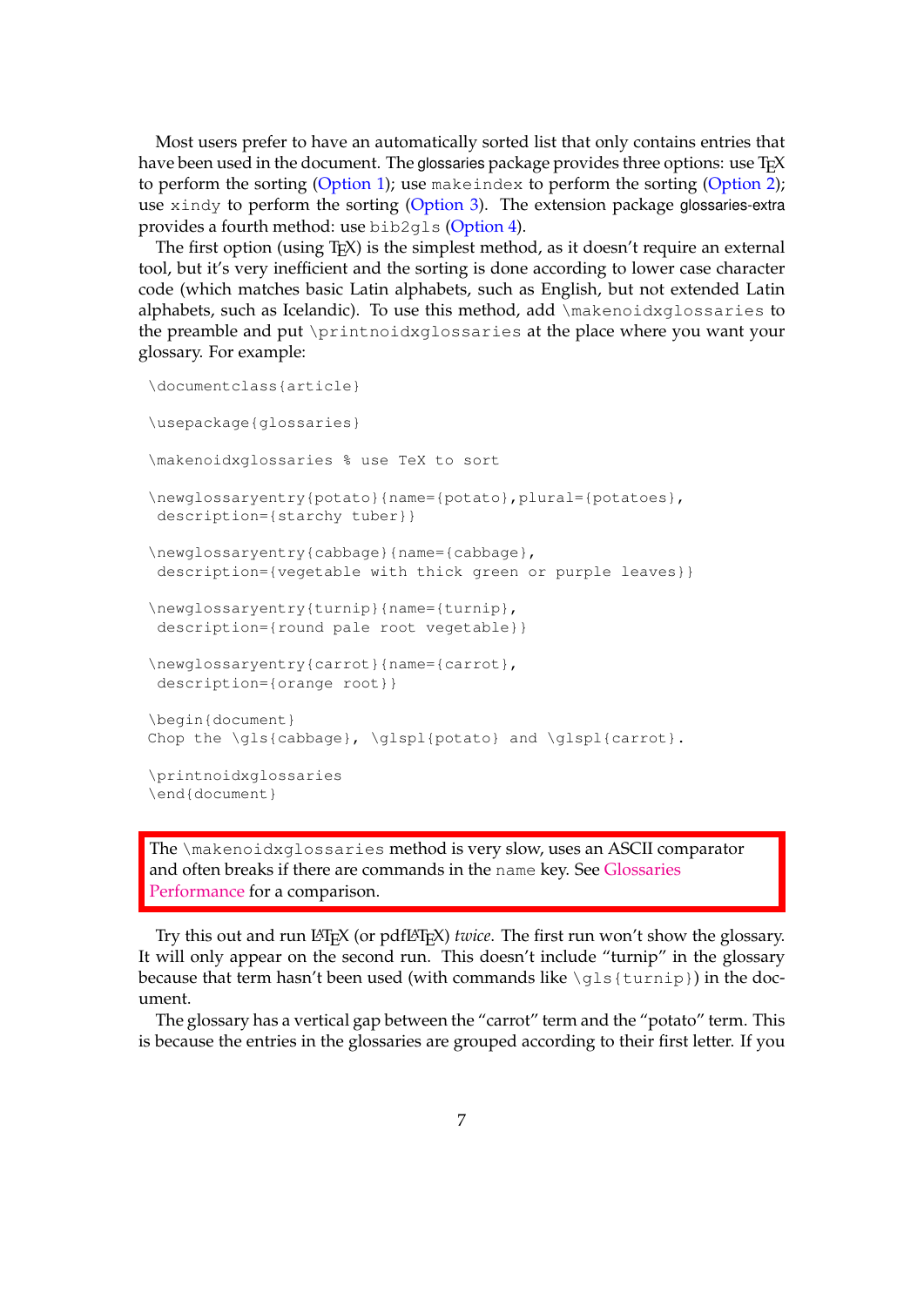don't want this gap, just add nogroupskip to the package options:

\usepackage[nogroupskip]{glossaries}

or you may want to try out a style that shows the group headings:

\usepackage[style=indexgroup]{glossaries}

If you try out this example you may also notice that the description is followed by a full stop (period) and a number. The number is the location in the document where the entry was used (page 1 in this case), so you can lookup the term in the glossary and be directed to the relevant pages. It may be that you don't want this back-reference, in which case you can suppress it using the nonumberlist package option:

\usepackage[nonumberlist]{glossaries}

If you don't like the terminating full stop, you can suppress that with the nopostdot package option:

\usepackage[nopostdot]{glossaries}

If you try out the earlier example with glossaries-extra and \printunsrtglossaries you may notice that the terminating full stop is missing and there are no number lists. You can add the full stop back with

```
\usepackage[nopostdot=false]{glossaries-extra}
```
or

```
\usepackage[postdot]{glossaries-extra}
```
If you want the number lists then you need to use an indexing option.

You may have noticed that I've used another command in the above examples:  $\qquad$  \qlspl. This displays the plural form. By default, this is just the singular form with the letter "s" appended, but in the case of "potato" I had to specify the correct plural using the plural key.

As I mentioned earlier, using T<sub>E</sub>X to sort the entries is the simplest but least efficient method. If you have a large glossary or if your terms contain non-Latin or extended Latin characters, then you will have a much faster build time if you use makeindex [\(Option 2\)](#page-17-0) or xindy [\(Option 3\)](#page-20-0) or bib2gls [\(Option 4\)](#page-21-0). If you are using extended Latin or non-Latin characters, then xindy or bib2gls are the recommended methods. These methods are described in more detail in Section [4.](#page-16-0)

The rest of this document briefly describes the main commands provided by the glossaries package. (Most of these are also available with glossaries-extra but may behave slightly differently.)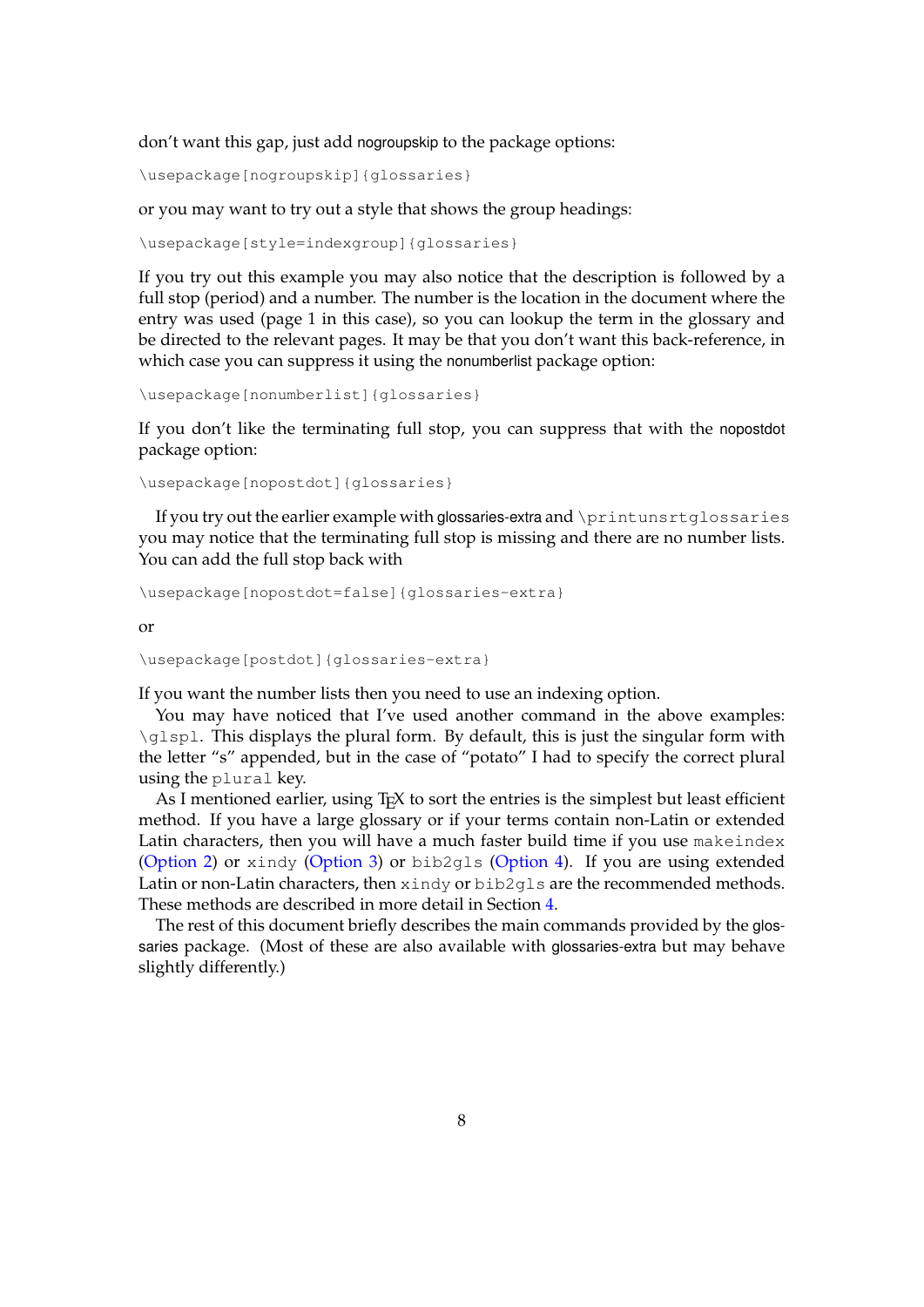# <span id="page-8-0"></span>**2 Defining Terms**

When you use the glossaries package, you need to define glossary entries in the document preamble. These entries could be a word, phrase, abbreviation or symbol. They're usually accompanied by a description, which could be a short sentence or an in-depth explanation that spans multiple paragraphs. The simplest method of defining an entry is to use:

```
\newglossaryentry{⟨label⟩}
{
 name=\{(name)\}\,description={⟨description⟩},
  ⟨other options⟩
}
```
where  $\langle$ *label* $\rangle$  is a unique label that identifies this entry. (Don't include the angle brackets ⟨ ⟩. They just indicate the parts of the code you need to change when you use this command in your document.) The ⟨*name*⟩ is the word, phrase or symbol you are defining, and ⟨*description*⟩ is the description to be displayed in the glossary.

This command is a "short" command, which means that ⟨*description*⟩ can't contain a paragraph break. If you have a long description, you can instead use:

```
\longnewglossaryentry{\langlelabel\rangle}
{
  name={\langlename}},
  ⟨other options⟩
}
 {⟨description⟩}
```
#### Examples:

1. Define the term "set" with the label set:

```
\newglossaryentry{set}
{
 name={set},
 description={a collection of objects}
}
```
2. Define the symbol ∅ with the label emptyset:

```
\newglossaryentry{emptyset}
{
 name={\ensuremath{\emptyset}},
 description={the empty set}
}
```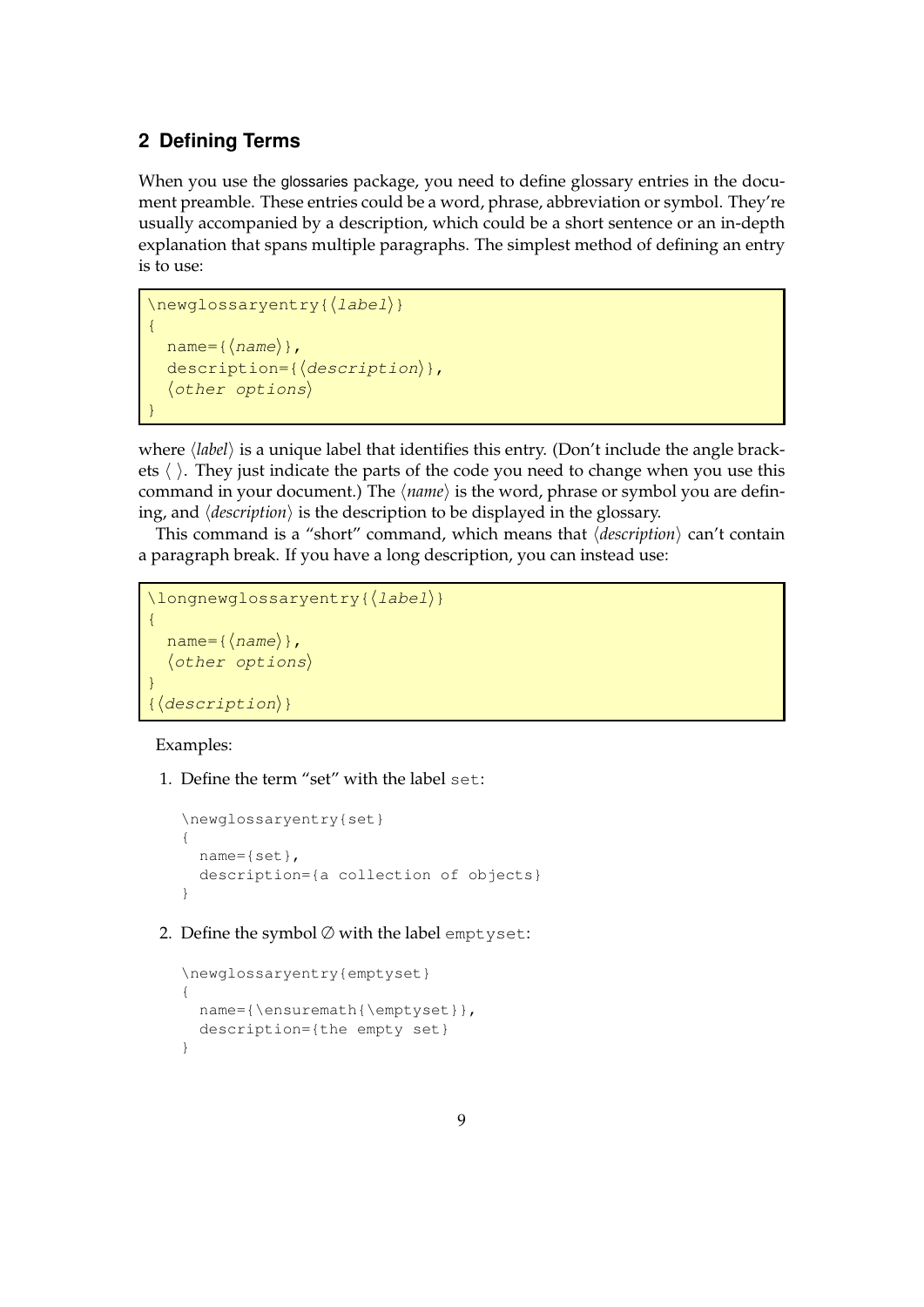(This will also need a sort key if you use Options [1](#page-16-1) or [3,](#page-20-0) see below.)

3. Define the phrase "Fish Age" with the label fishage:

```
\longnewglossaryentry{fishage}
{name={Fish Age}}
{%
 A common name for the Devonian geologic period
 spanning from the end of the Silurian Period to
 the beginning of the Carboniferous Period.
 This age was known for its remarkable variety of
 fish species.
}
```
(The percent character discards the end of line character that would otherwise cause an unwanted space to appear at the start of the description.)

4. Take care if the first letter is an extended Latin or non-Latin character (either specified via a command such as  $\setminus$ ' e or explicitly via the inputenc package such as  $\acute{e}$ ). This first letter must be placed in a group:

```
\newglossaryentry{elite}
{
 name={{\'e}lite},
  description={select group or class}
}
or
\newglossaryentry{elite}
{
 name={{é}lite},
  description={select group or class}
}
```
(This isn't necessary for UTF-8 characters with  $\chi_{\exists}$ LAT<sub>E</sub>X or LuaLAT<sub>E</sub>X. For further details, see the section "UTF-8" of the [mfirstuc](https://ctan.org/pkg/mfirstuc) user manual.)

If you use bib2gls with glossaries-extra then the terms must be defined in a .bib file. For example:

```
% Encoding: UTF-8
@entry{set,
 name={set},
 description={a collection of objects}
```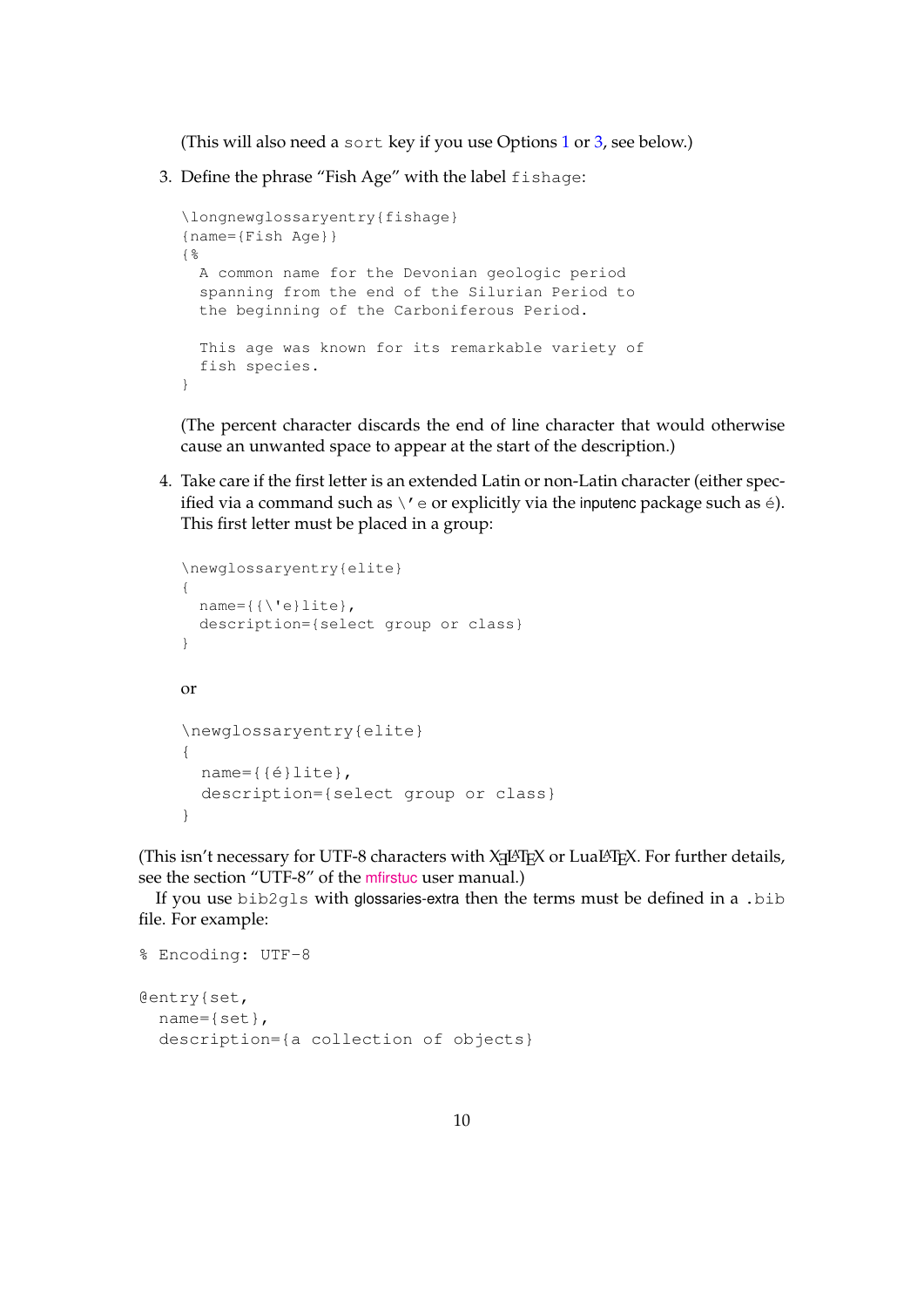```
}
@entry{emptyset,
 name={\ensuremath{\emptyset}},
 description={the empty set}
}
@entry{fishage,
 name={Fish Age},
 description={A common name for the Devonian geologic period
 spanning from the end of the Silurian Period to
 the beginning of the Carboniferous Period.
 This age was known for its remarkable variety of
 fish species.}
}
@entry{elite,
 name={{é}lite},
 description={select group or class}
}
```
(The .bib format doesn't allow spaces in labels so you can't have fish age as the label, but you can have fish-age.) This method requires the glossaries-extra's record package option:

```
\usepackage[record]{glossaries-extra}
```
and the .bib file is specified in the resource command. For example, if the .bib file is called entries.bib then put the following line in the document preamble:

```
\GlsXtrLoadResources[src={entries}]
```
You can have a comma-separated list. For example, if you also have entries defined in the file entries2.bib:

```
\GlsXtrLoadResources[src={entries,entries2}]
```
There are other keys you can use when you define an entry. For example, the name key indicates how the term should appear in the list of entries (glossary), but if the term should appear differently when you reference it with \gls{⟨*label*⟩} in the document, you need to use the text key as well.

For example:

```
\newglossaryentry{latinalph}
{
 name={Latin Alphabet},
 text={Latin alphabet},
```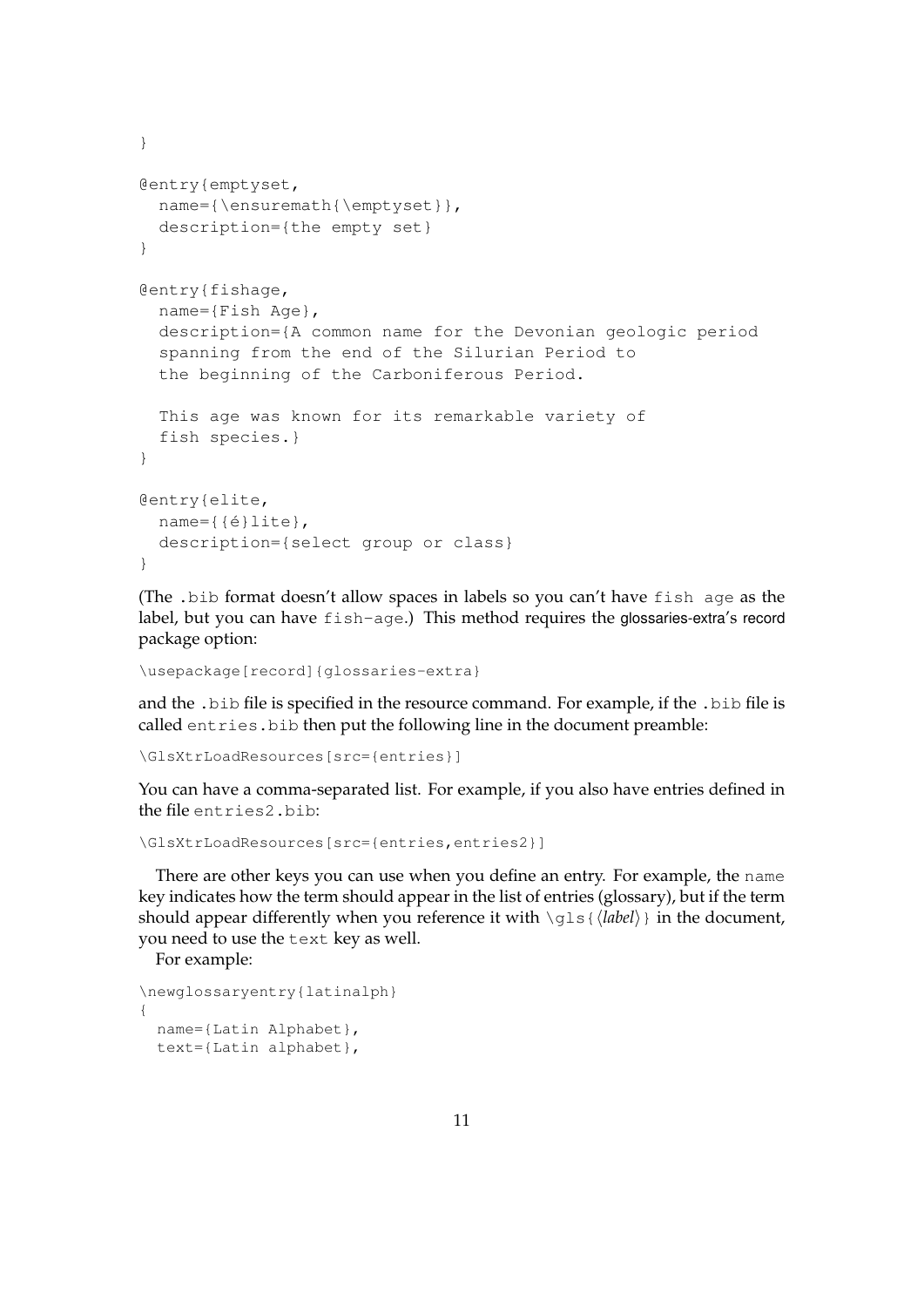```
description={alphabet consisting of the letters
 a, ldots, z, A, \ldots, z\}}
```
This will appear in the text as "Latin alphabet" but will be listed in the glossary as "Latin Alphabet". With bib2gls this entry is defined in the .bib file as:

```
@entry{latinalph,
 name={Latin Alphabet},
 text={Latin alphabet},
 description={alphabet consisting of the letters
 a, ldots, z, A, \ldots, z\}}
```
Another commonly used key is plural for specifying the plural of the term. This defaults to the value of the text key with an "s" appended, but if this is incorrect, just use the plural key to override it:

```
\newglossaryentry{oesophagus}
{
 name={{\oe}sophagus},
 plural={{\oe}sophagi},
 description={canal from mouth to stomach}
}
```
(Remember from earlier that the initial ligature \oe needs to be grouped.) Abbreviations can be defined using:

\newacronym[⟨options⟩]{⟨label⟩}{⟨short⟩}{⟨long⟩}

where ⟨*label*⟩ is the label (as per \newglossaryentry), ⟨*short*⟩ is the short form and ⟨*long*⟩ is the long form. For example, the following defines an abbreviation:

```
\newacronym{svm}{SVM}{support vector machine}
```
This internally uses \newglossaryentry to define an entry with the label svm. By default, the name key is set to ⟨*short*⟩ ("SVM" in the above example) and the description key is set to ⟨*long*⟩ ("support vector machine" in the above example). If, instead, you want to be able to specify your own description you can do this using the optional argument:

```
\newacronym
 [description={statistical pattern recognition technique}]
 {svm}{SVM}{support vector machine}
```
Before you define your acronyms (or other types of abbreviations), you need to specify which style to use with: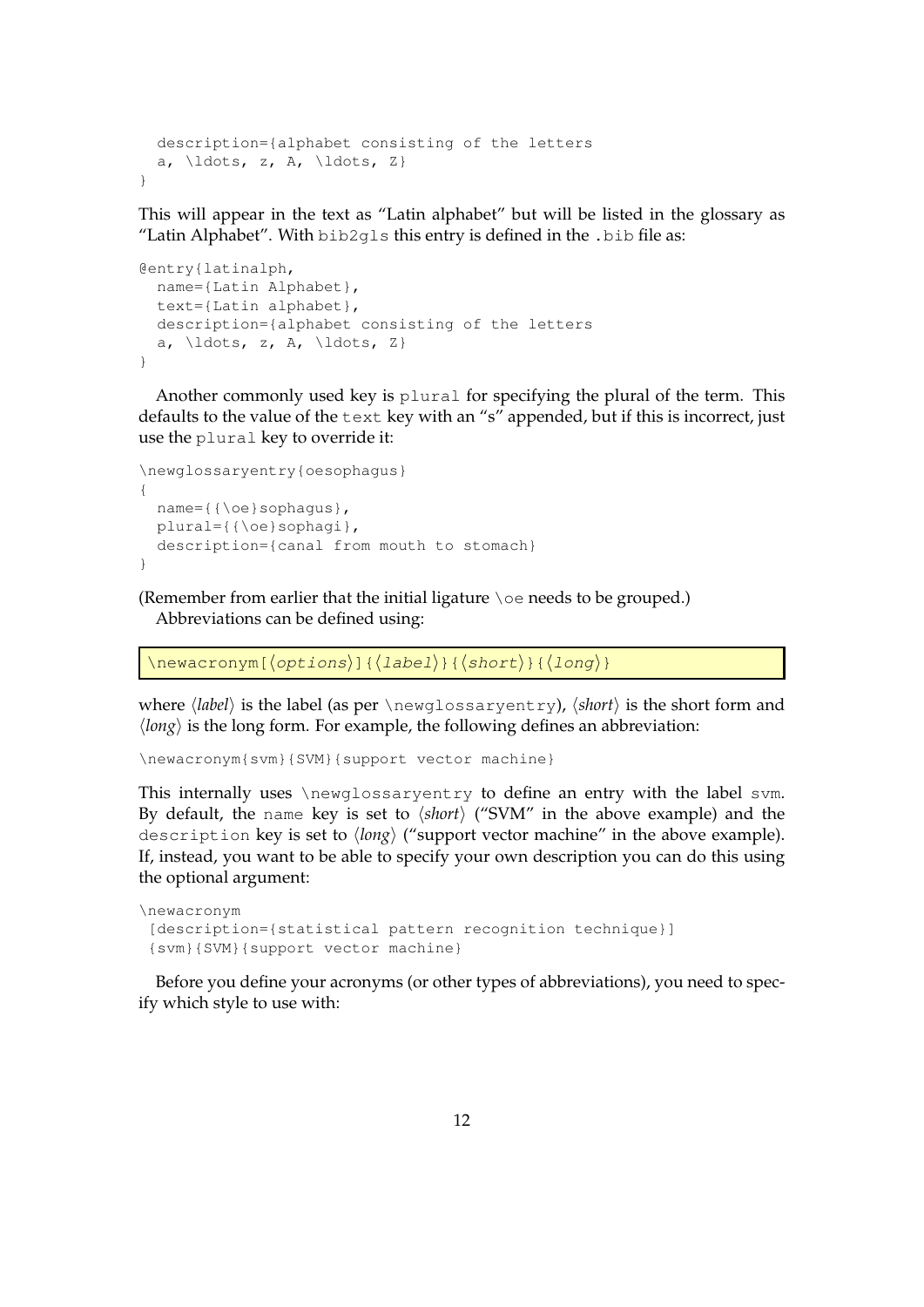```
\setacronymstyle{⟨style name⟩}
```
where  $\langle$ *style name* $\rangle$  is the name of the style. There are a number of predefined styles, such as: long-short (on first use display the long form with the short form in parentheses); short-long (on first use display the short form with the long form in parentheses); long-short-desc (like long-short but you need to specify the description); or short-long-desc (like short-long but you need to specify the description). There are some other styles as well that use \textsc to typeset the acronym or that use a footnote on first use. See the main user guide for further details.

The glossaries-extra package provides improved abbreviation handling with [a lot more](http://www.dickimaw-books.com/gallery/sample-abbr-styles.shtml) [predefined styles.](http://www.dickimaw-books.com/gallery/sample-abbr-styles.shtml) With this extension package, abbreviations are defined using:

```
\newabbreviation[⟨options⟩]{⟨label⟩}{⟨short⟩}{⟨long⟩}
```
You can still use \newacronym but it's redefined to use the new abbreviation interface. The style must now be set using:

```
\setabbreviationstyle[⟨category⟩]{⟨style name⟩}
```
The default ⟨*category*⟩ is abbreviation. If you use \newacronym the category is acronym, which is why you need to use the optional argument if you define abbreviations with \newacronym when glossaries-extra has been loaded:

\setabbreviationstyle[acronym]{⟨style name⟩}

If you use bib2gls then abbreviations are defined in the .bib file in the format:

```
@abbreviation{⟨label⟩,
   long={\{\langle long\; form \rangle\}},
   short={\langle short\ form\rangle}
}
```
The plural forms for abbreviations can be specified using the longplural and shortplural keys. For example:

```
\newacronym
 [longplural={diagonal matrices}]
 {dm}{DM}{diagonal matrix}
```
or (with glossaries-extra):

```
\newabbreviation % glossaries-extra.sty
 [longplural={diagonal matrices}]
 {dm}{DM}{diagonal matrix}
```
If omitted, the defaults are again obtained by appending an "s" to the singular versions. With bib2gls, the definition in the .bib file is: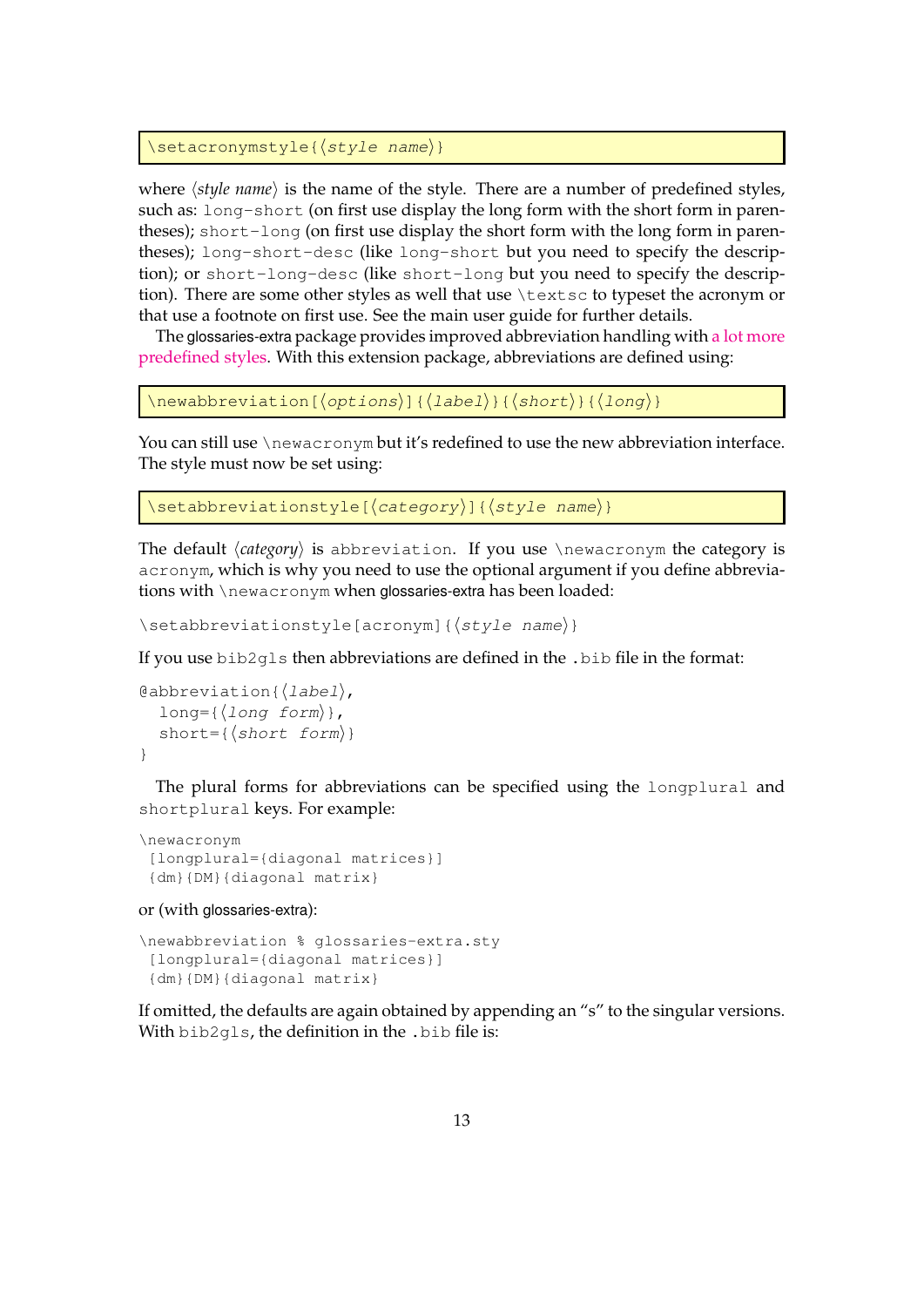```
@abbreviation{dm,
 short={DM},
  long={diagonal matrix},
  longplural={diagonal matrices}
}
```
It's also possible to have both a name and a corresponding symbol. Just use the name key for the name and the symbol key for the symbol. For example:

```
\newglossaryentry{emptyset}
{
 name={empty set},
 symbol={\ensuremath{\emptyset}},
 description={the set containing no elements}
}
```
or with bib2gls the definition in the .bib file is:

```
@entry{emptyset,
 name={empty set},
 symbol={\ensuremath{\emptyset}},
 description={the set containing no elements}
}
```
If you want the symbol in the name field then you must supply a sort value with Options [1](#page-16-1) and [3](#page-20-0) otherwise you'll end up with errors from  $T_FX$  or  $x$  indy. With [Option 2](#page-17-0) (makeindex) it's not quite so important but you may find the resulting order is a little odd. For example:

```
\newglossaryentry{emptyset}
{
 name={\ensuremath{\emptyset}},
 sort={empty set},
 description={the set containing no elements}
}
```
This displays the symbol as  $\emptyset$  but sorts according to "empty set". You may want to consider using glossaries-extra's symbols package option which provides

\glsxtrnewsymbol[⟨options⟩]{⟨label⟩}{⟨symbol⟩}

This internally uses \newglossaryentry but automatically sets the sort key to the ⟨*label*⟩. For example:

```
\documentclass{article}
```
\usepackage[symbols]{glossaries-extra}

\makeglossaries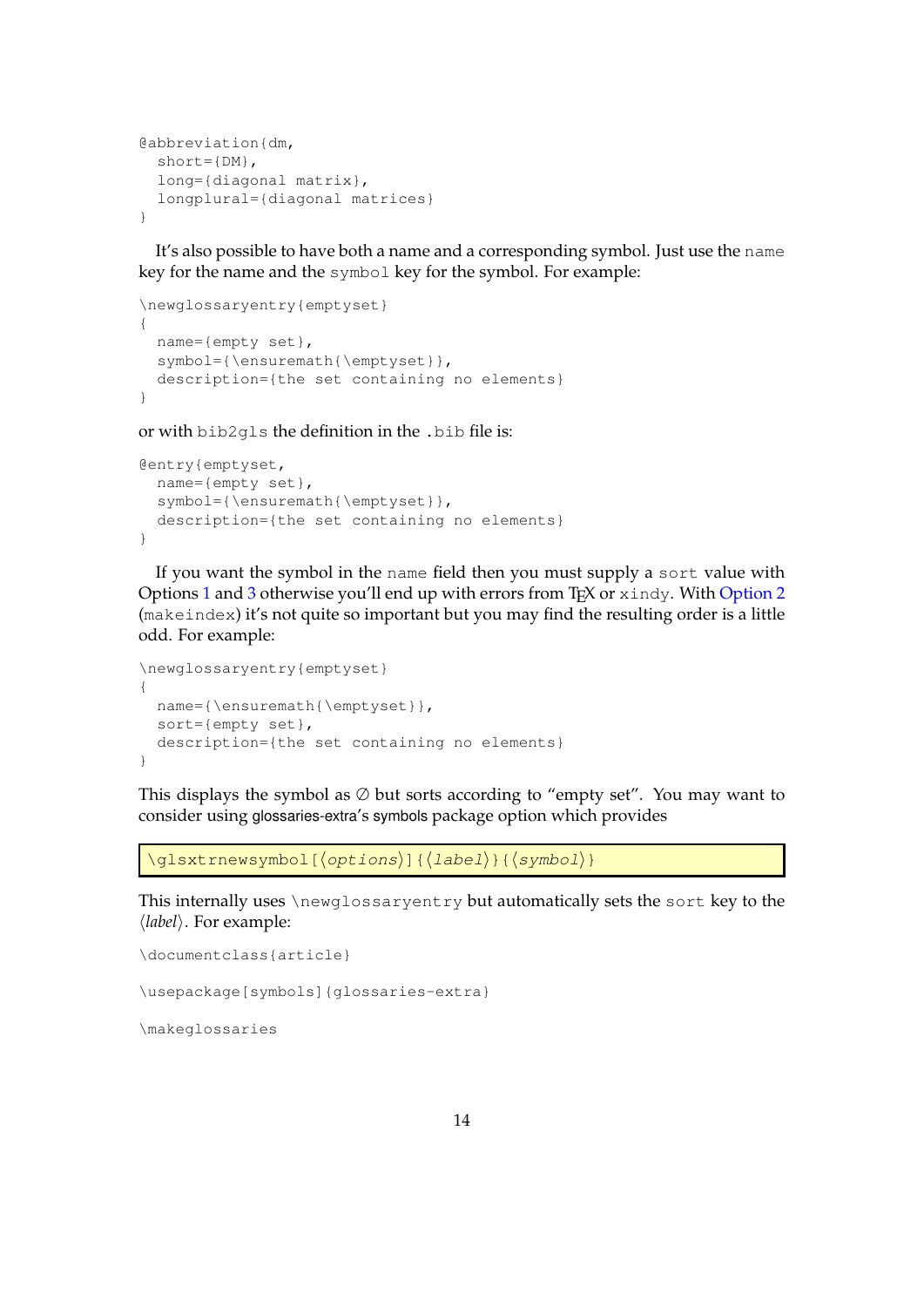```
\glsxtrnewsymbol % requires glossaries-extra.sty 'symbols' option
[description={the set containing no elements}]
{emptyset}% label (and sort value)
 {\ensuremath{\emptyset}}% symbol
\begin{document}
\gls{emptyset}
\printglossaries
\end{document}
```
Now the sort value is "emptyset" rather than the previous "empty set". With bib2gls you can define this in the .bib file as

```
@entry{emptyset,
 name={\ensuremath{\emptyset}},
 description={the set containing no elements}
}
```
in which case bib2gls will try to interpret the name field to determine the sort value. Alternatively you can use:

```
@symbol{emptyset,
 name={\ensuremath{\emptyset}},
 description={the set containing no elements}
}
```
which will use the label (emptyset) as the sort value. (You don't need the symbols package option in this case, unless you want a separate symbols list.) The corresponding document (where the definition is in the file entries.bib) is now:

```
\documentclass{article}
\usepackage[record]{glossaries-extra}
\GlsXtrLoadResources[src=entries]
\begin{document}
\gls{emptyset}
\printunsrtglossaries
\end{document}
```
Note that while the sort key is advised for symbols when using \makeglossaries or \makenoidxglossaries it shouldn't be used with bib2gls. Instead, bib2gls has its own algorithm for determining the sort value based on the entry type ( $\ell$ entry, @symbol etc). See [bib2gls gallery: sorting](https://www.dickimaw-books.com/gallery/index.php?label=bib2gls-sorting) for further details.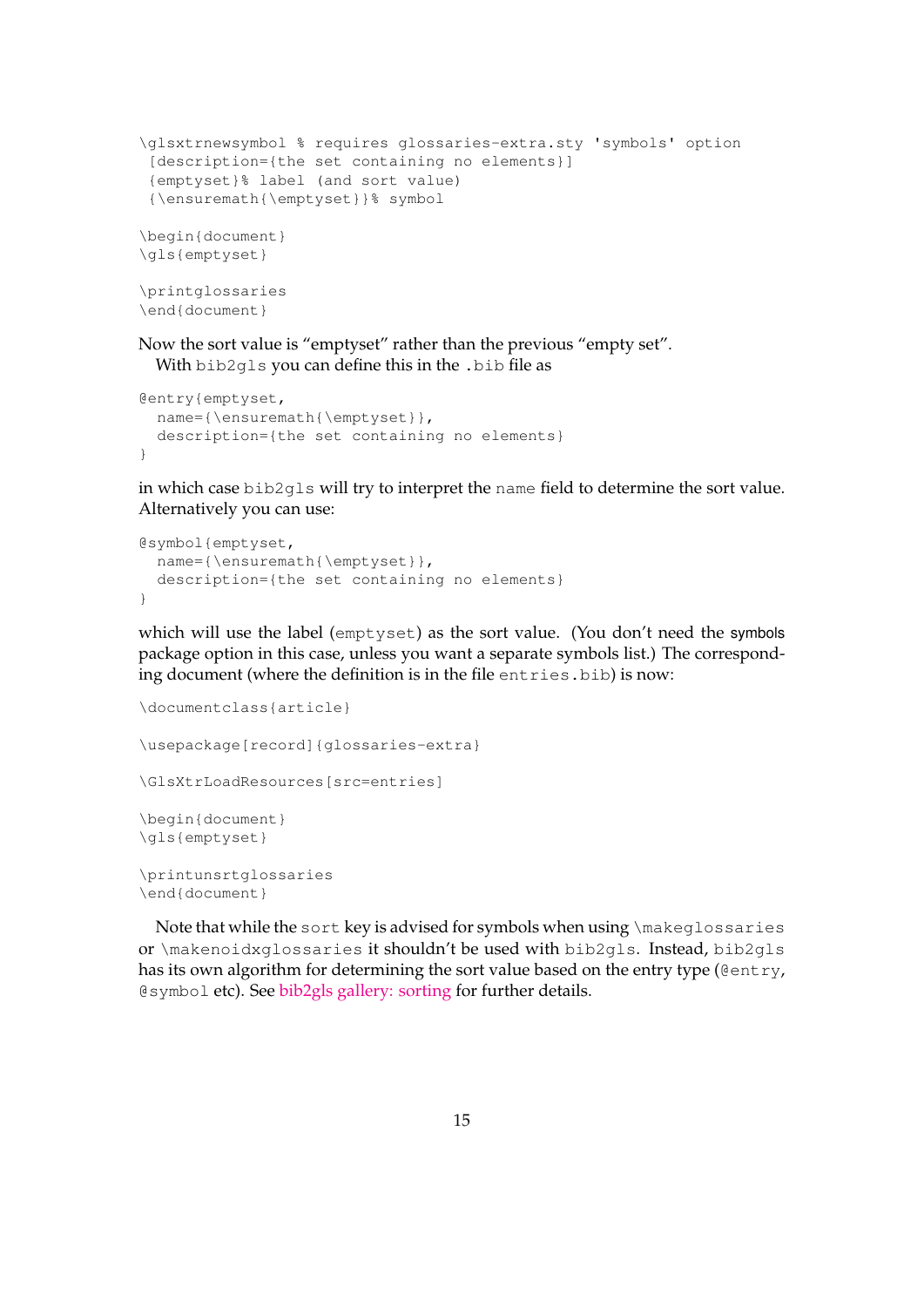## <span id="page-15-0"></span>**3 Using Entries**

Once you have defined your entries, as described above, you can reference them in your document. There are a number of commands to do this, but the most common one is:

\qls{ $\langle$ *label*}}

where  $\langle label \rangle$  is the label you assigned to the entry when you defined it. For example, \gls{fishage} will display "Fish Age" in the text (given the definition from the previous section). If you are using  $bib2qls$  then this will display ?? (like \ref and \cite) until bib2qls has created the relevant files and LATEX is rerun.

If you are using the hyperref package (remember to load it before glossaries) \qls will create a hyperlink to the corresponding entry in the glossary. If you want to suppress the hyperlink for a particular instance, use the starred form  $\gtrsim s$  for example, \gls\*{fishage}. The other commands described in this section all have a similar starred form.

If the entry was defined as an acronym (using \newacronym with glossaries described above) or an abbreviation (using \newabbreviation with glossaries-extra), then  $\qquad$ gls will display the full form the first time it's used and just the short form on subsequent use. For example, if the style is set to long-short, then  $\gtrsim$  sls {svm} will display "support vector machine (SVM)" the first time it's used, but the next occurrence of \gls{svm} will just display "SVM". (If you use \newacronym with glossaries-extra the default doesn't show the long form on first use. You'll need to change the style first, as described earlier.)

If you want the plural form, you can use:

\glspl{⟨label⟩}

instead of \qls{*\label*}}. For example, \qlspl{set} displays "sets".

If the term appears at the start of a sentence, you can convert the first letter to upper case using:

\Gls{⟨label⟩}

for the singular form or

\Glspl{⟨label⟩}

for the plural form. For example:

\Glspl{set} are collections.

produces "Sets are collections".

If you've specified a symbol using the symbol key, you can display it using: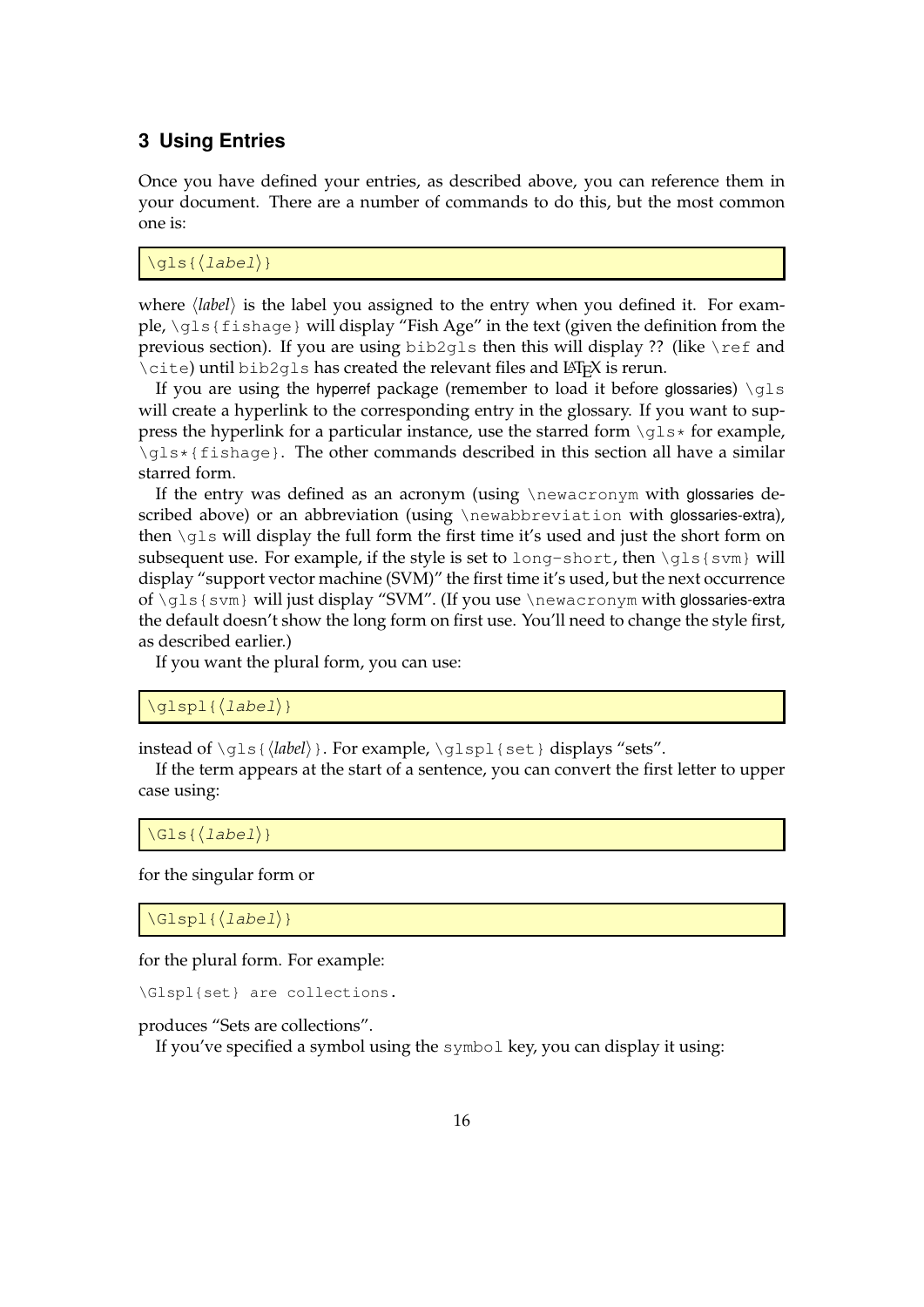\glssymbol{⟨label⟩}

## <span id="page-16-0"></span>**4 Displaying a List of Entries**

In Section [1,](#page-1-0) I mentioned that there are three options you can choose from to create an automatically sorted glossary with the base glossaries package. These are also available with the extension package glossaries-extra along with a fourth option. These four options are listed below in a little more detail. [Table 1](#page-16-2) summarises the main advantages and disadvantages. (There's a more detailed summary in the main glossaries user manual.) See also [Incorporating makeglossaries or makeglossaries-lite or bib2gls into the](https://www.dickimaw-books.com/latex/buildglossaries/) [document build.](https://www.dickimaw-books.com/latex/buildglossaries/)

|                            | <b>Option 1</b> | <b>Option 2</b> | <b>Option 3</b> | <b>Option 4</b> |
|----------------------------|-----------------|-----------------|-----------------|-----------------|
| Requires glossaries-extra? | x               | x               | x               |                 |
| Requires an external       | x               |                 |                 |                 |
| application?               |                 |                 |                 |                 |
| Requires Perl?             | x               | x               |                 | x               |
| Requires Java?             | X               | x               | x               |                 |
| Can sort extended Latin    | X               | x               |                 |                 |
| or non-Latin alphabets?    |                 |                 |                 |                 |
| Efficient sort algorithm?  | x               |                 |                 |                 |
| Can use different sort     |                 | x               | x               |                 |
| methods for each           |                 |                 |                 |                 |
| glossary?                  |                 |                 |                 |                 |
| Any problematic sort       |                 |                 |                 | x               |
| values?                    |                 |                 |                 |                 |
| Can form ranges in the     | x               |                 |                 |                 |
| location lists?            |                 |                 |                 |                 |
| Can have non-standard      |                 | x               |                 |                 |
| locations?                 |                 |                 |                 |                 |

<span id="page-16-2"></span>Table 1: Comparison of Glossary Options

† Requires some setting up.

### <span id="page-16-1"></span>**Option 1**:

This is the simplest option but it's slow and if you want a sorted list, it doesn't work for extended or non-Latin alphabets. The name mustn't contain commands (or, if it does, the sort value must be supplied) unless you have the package option sanitizesort or sort=def or sort=use.

1. Add \makenoidxglossaries to your preamble (before you start defining your entries, as described in Section [2\)](#page-8-0).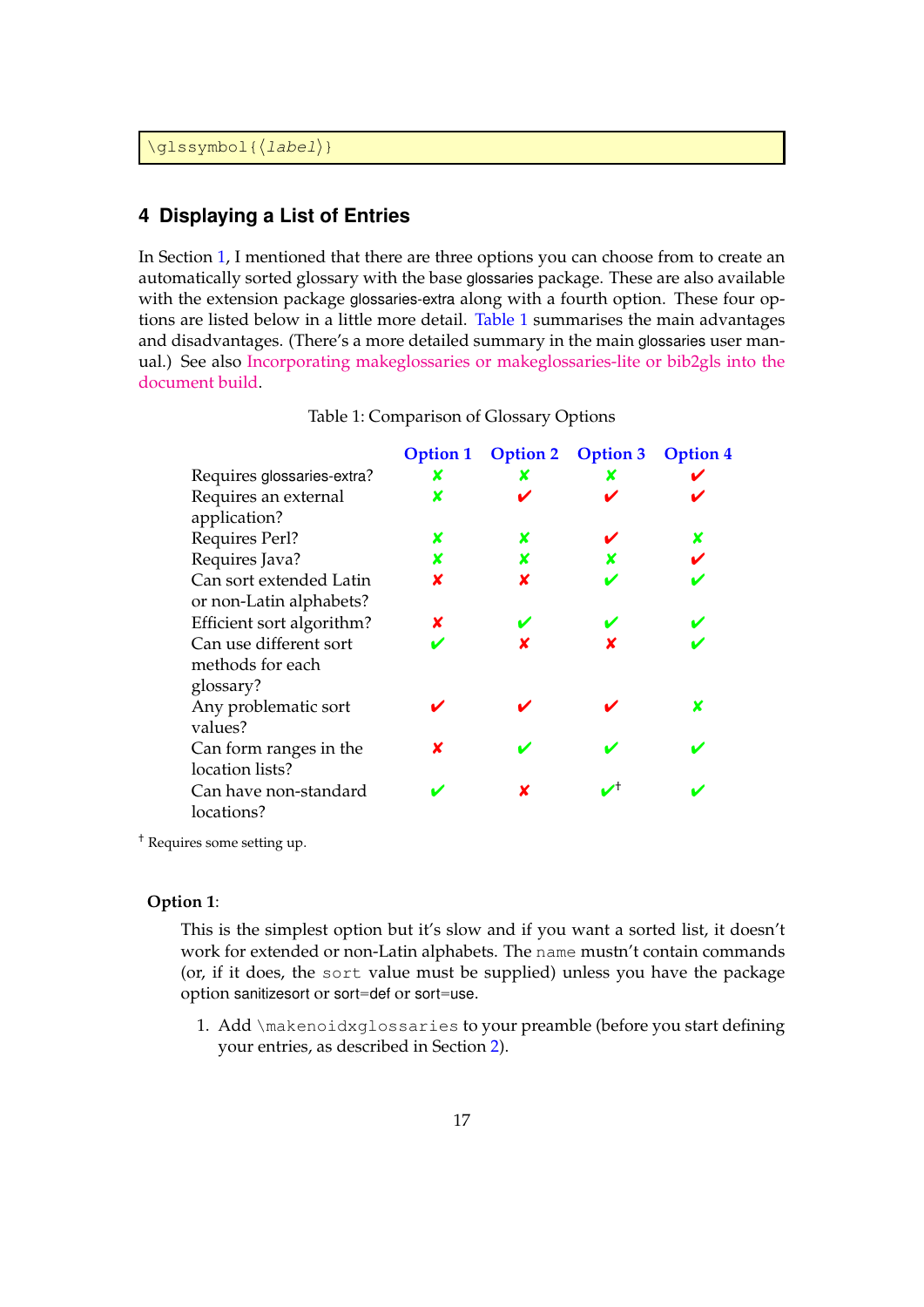2. Put

\printnoidxglossary[sort=⟨order⟩,⟨other options⟩]

where you want your list of entries to appear. The sort ⟨*order*⟩ may be one of: word (word ordering), letter (letter ordering), case (case-sensitive letter ordering), def (in order of definition) or use (in order of use). Alternatively, use

\printnoidxglossaries

to display all your glossaries (if you have more than one). This command doesn't have any arguments.

This option allows you to have different sort methods. For example:

```
\printnoidxglossary[sort=word]% main glossary
\printnoidxglossary[type=symbols,sort=use]% symbols glossary
```
3. Run LATEX twice on your document. (As you would do to make a table of contents appear.) For example, click twice on the "typeset" or "build" or "PDFLAT<sub>E</sub>X" button in your editor.

Here's a complete document (myDoc.tex):

```
\documentclass{article}
\usepackage{glossaries}
\makenoidxglossaries % use TeX to sort
\newglossaryentry{sample}{name={sample},
 description={an example}}
\begin{document}
A \gls{sample}.
\printnoidxglossaries % iterate over all indexed entries
\end{document}
```
#### Document build:

pdflatex myDoc pdflatex myDoc

#### <span id="page-17-0"></span>**Option 2**:

This option uses an application called makeindex to sort the entries. This application comes with all modern TEX distributions, but it's hard-coded for the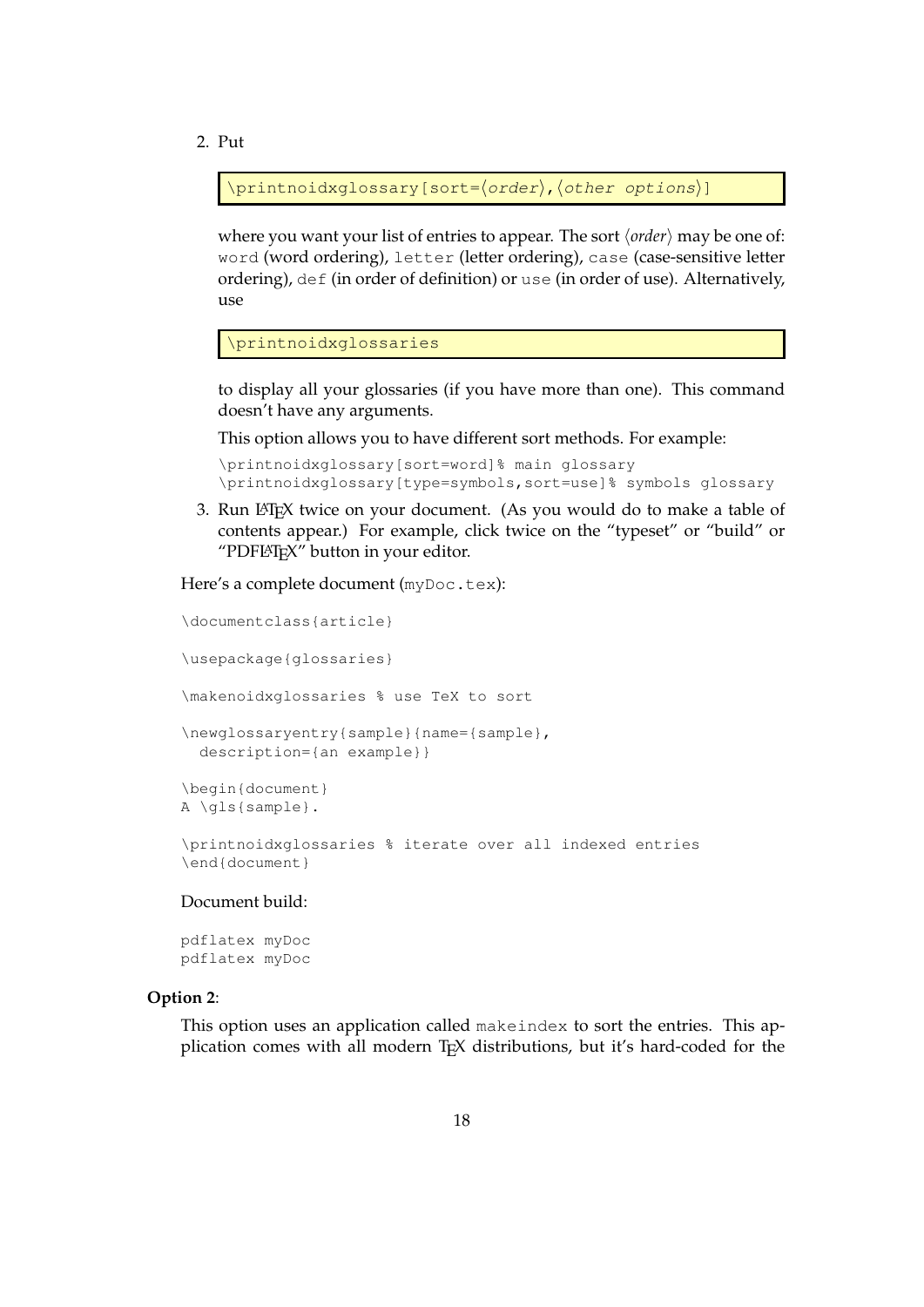non-extended Latin alphabet. This process involves making LATEX write the glossary information to a temporary file which makeindex reads. Then makeindex writes a new file containing the code to typeset the glossary.  $\mathbb{E}[\mathbb{E}[X]]$  then reads this file on the next run. The makeindex application is automatically invoked by the helper makeglossaries script, which works out all the appropriate settings from the .aux file.

[1](#page-18-0). If you are using ngerman<sup>1</sup> or some other package that makes the doublequote character " a shorthand, then use \GlsSetQuote to change this to some other character. For example:

\GlsSetQuote{+}

Use this as soon as possible after you've loaded the glossaries package.

- 2. Add \makeglossaries to your preamble (before you start defining your entries).
- 3. Put

\printglossary[⟨options⟩]

where you want your list of entries (glossary) to appear. (The sort key isn't available in ⟨*options*⟩.) Alternatively, use

\printglossaries

which will display all glossaries (if you have more than one). This command doesn't have any arguments.

All glossaries are sorted using the same method which may be identified with one of the package options: sort=standard (default), sort=use or sort=def.

- 4. Run LATEX on your document. This creates files with the extensions .  $q$ 10 and .ist (for example, if your LATEX document is called myDoc.tex, then you'll have two extra files called myDoc.glo and myDoc.ist). If you look at your document at this point, you won't see the glossary as it hasn't been created yet.
- 5. Run makeglossaries with the base name of your document (without the .tex) extension. If you have access to a terminal or a command prompt (for example, the MSDOS command prompt for Windows users or the bash console for Unix-like users) then you need to run the command:

makeglossaries myDoc

<span id="page-18-0"></span><sup>1</sup>deprecated, use babel instead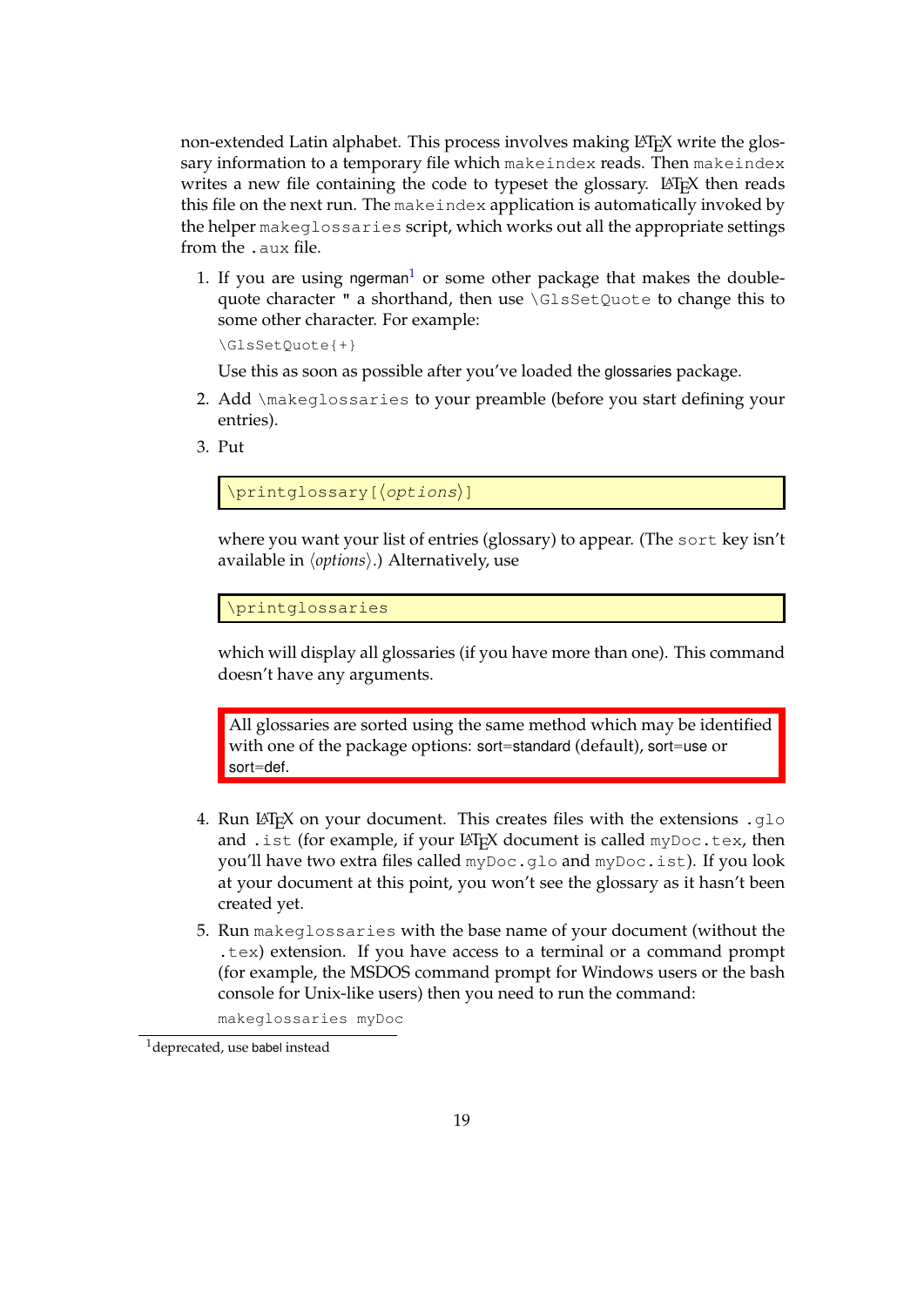(Replace myDoc with the base name of your LATEX document file without the .tex extension. Avoid spaces in the file name.) If you don't have Perl installed use makeglossaries-lite instead:

makeglossaries-lite myDoc

Some beginners get confused by makeglossaries the application (run as a system command) and \makeglossaries the LATEX command which should be typed in the document preamble. These are two different concepts that happen to have similar looking names.

If you don't know how to use the command prompt, then you can probably configure your text editor to add makeglossaries (or makeglossaries-lite) as a build tool, but each editor has a different method of doing this, so I can't give a general description. You will have to check your editor's manual. (There are some guidelines in [Incorporating makeglossaries or](https://www.dickimaw-books.com/latex/buildglossaries/) [makeglossaries-lite or bib2gls into the document build.](https://www.dickimaw-books.com/latex/buildglossaries/)) If you still have problems, try adding the automake package option:

\usepackage[automake]{glossaries}

The default sort is word order ("sea lion" comes before "seal"). If you want letter ordering you need to add the order=letter package option

\usepackage[order=letter]{glossaries}

6. Once you have successfully completed the previous step, you can now run LATEX on your document again.

Here's a complete document (myDoc.tex):

```
\documentclass{article}
\usepackage{glossaries}
\makeglossaries % create makeindex files
\newglossaryentry{sample}{name={sample},
 description={an example}}
\begin{document}
A \gls{sample}.
\printglossaries % input files created by makeindex
\end{document}
```
#### Document build:

pdflatex myDoc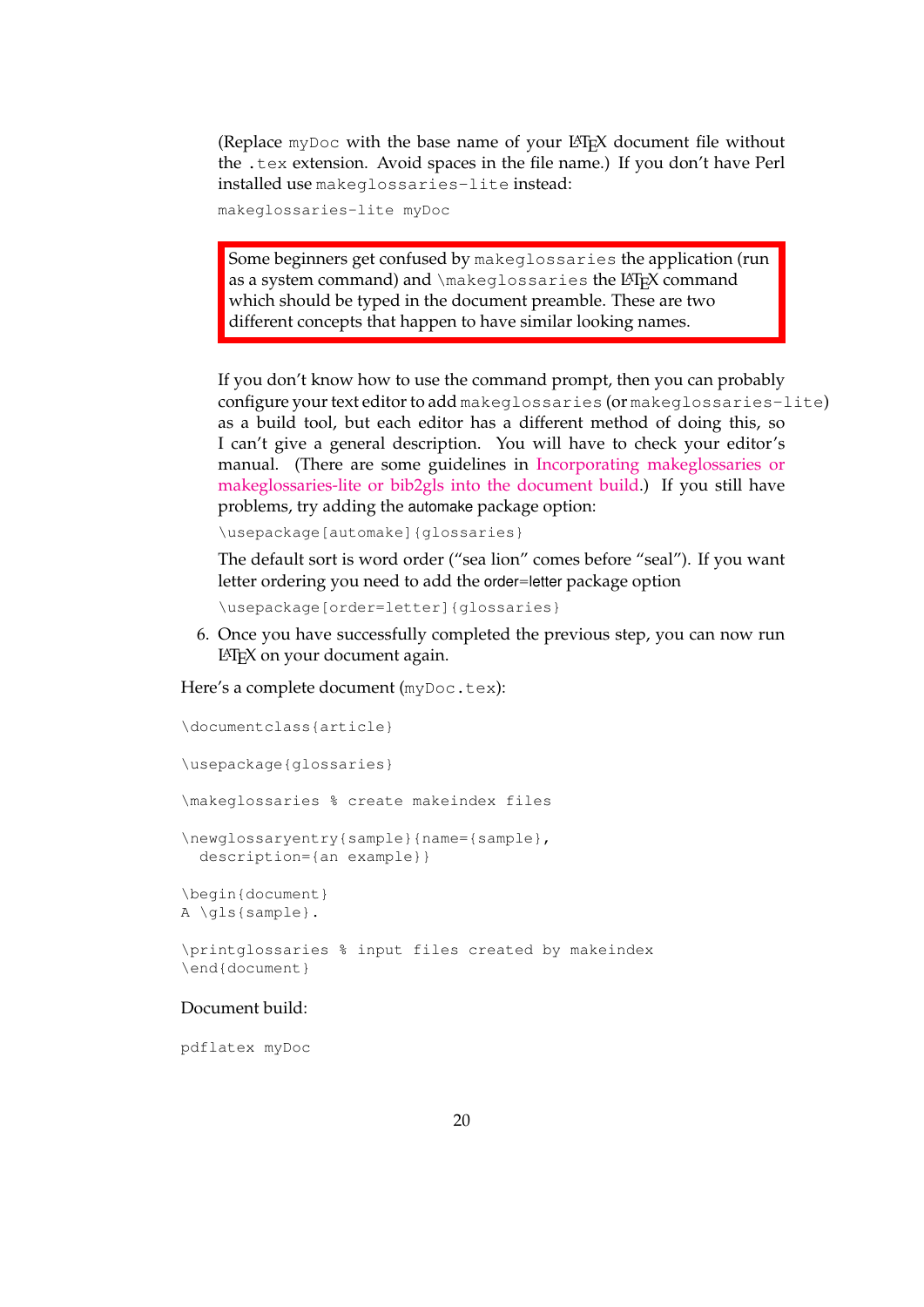```
makeglossaries myDoc
pdflatex myDoc
```
#### or

```
pdflatex myDoc
makeglossaries-lite myDoc
pdflatex myDoc
```
#### <span id="page-20-0"></span>**Option 3**:

This option uses an application called xindy to sort the entries. This application is more flexible than makeindex and is able to sort extended Latin or non-Latin alphabets. It comes with both T<sub>EX</sub> Live and MiKT<sub>EX</sub>. Since  $x$  indy is a Perl script, you will also need to ensure that Perl is installed. In a similar way to [Option 2,](#page-17-0) this option involves making LATEX write the glossary information to a temporary file which xindy reads. Then xindy writes a new file containing the code to typeset the glossary. LATEX then reads this file on the next run. The  $x$  indy application is automatically invoked by the helper makeglossaries script, which works out all the appropriate settings from the . aux file.

- 1. Add the xindy option to the glossaries package option list:
	- \usepackage[xindy]{glossaries}
- 2. Add \makeglossaries to your preamble (before you start defining your entries).
- 3. Put

\printglossary[⟨options⟩]

where you want your list of entries (glossary) to appear. (The sort key isn't available in ⟨*options*⟩.) Alternatively, use

\printglossaries

All glossaries are sorted using the same method which may be identified with one of the package options: sort=standard (default), sort=use or sort=def.

4. Run LATEX on your document. This creates files with the extensions .  $q$ 10 and . xdy (for example, if your LATEX document is called  $myDoc.$  tex, then you'll have two extra files called  $myDoc$ , qlo and  $myDoc$ , xdy). If you look at your document at this point, you won't see the glossary as it hasn't been created yet.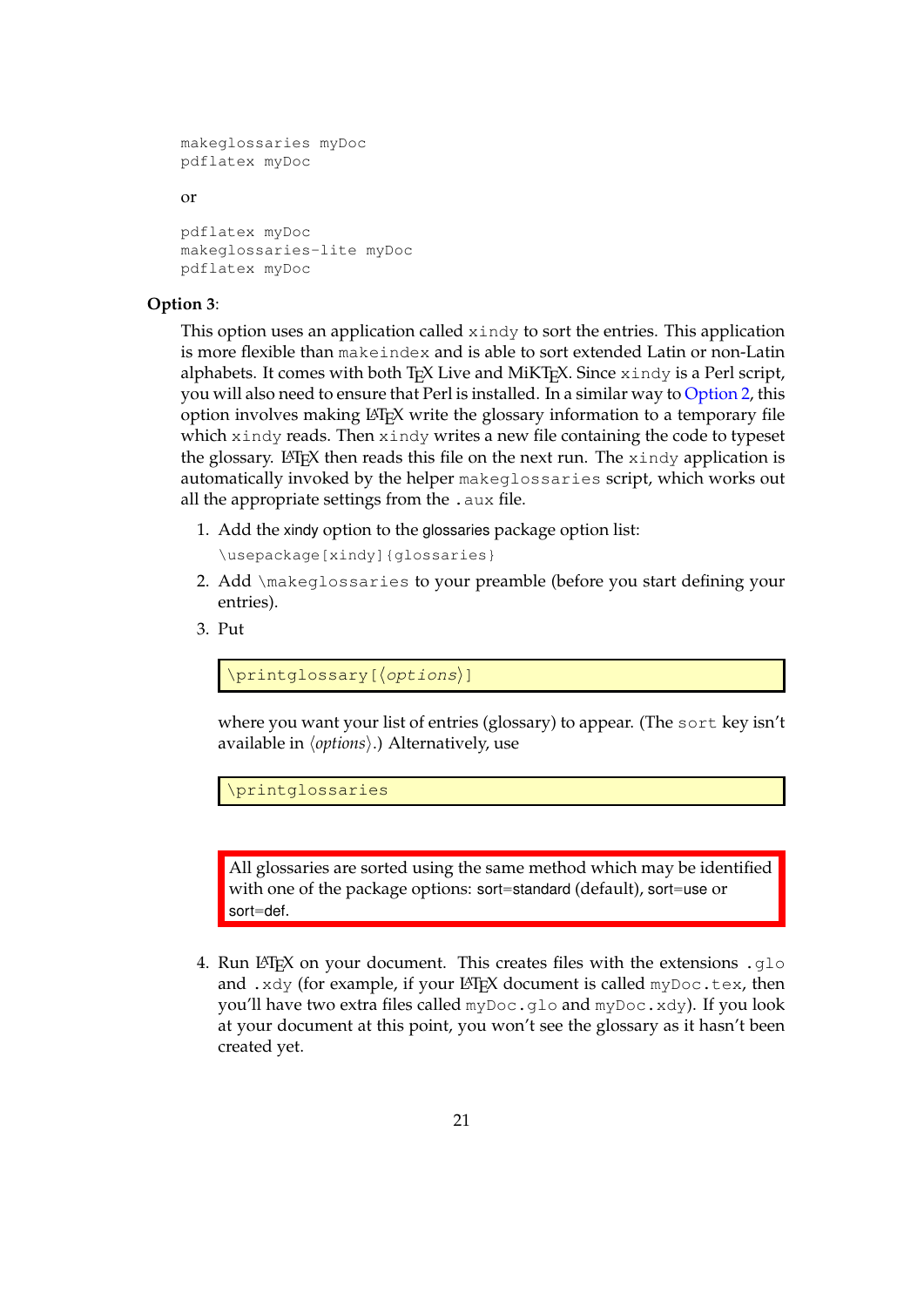5. Run makeglossaries with the base name of the document (omitting the .tex extension). If you have access to a terminal or a command prompt (for example, the MSDOS command prompt for Windows users or the bash console for Unix-like users) then you need to run the command:

makeglossaries myDoc

(Replace myDoc with the base name of your LATEX document file without the .tex extension. Avoid spaces in the file name. If you don't know how to use the command prompt, then as mentioned above, you may be able to configure your text editor to add makeglossaries as a build tool.

The default sort is word order ("sea lion" comes before "seal"). If you want letter ordering you need to add the order=letter package option:

\usepackage[xindy,order=letter]{glossaries}

6. Once you have successfully completed the previous step, you can now run LATEX on your document again.

Here's a complete document (myDoc.tex):

```
\documentclass{article}
\usepackage[xindy]{glossaries}
\makeglossaries % create xindy files
\newglossaryentry{sample}{name={sample},
 description={an example}}
\begin{document}
A \gls{sample}.
\printglossaries % input files created by xindy
\end{document}
```
#### Document build:

pdflatex myDoc makeglossaries myDoc pdflatex myDoc

### <span id="page-21-0"></span>**Option 4**:

This requires the extension package glossaries-extra and an application called bib2gls. This application is able to sort extended Latin or non-Latin alphabets. It comes with both T<sub>E</sub>X Live and MiKT<sub>E</sub>X but requires at least Java 8. This method works differently to Options [2](#page-17-0) and [3.](#page-20-0) Instead of creating a file containing the code to typeset the glossary it creates a .glstex file containing the entry definitions fetched from the .bib file (or files), but only those entries that are required in the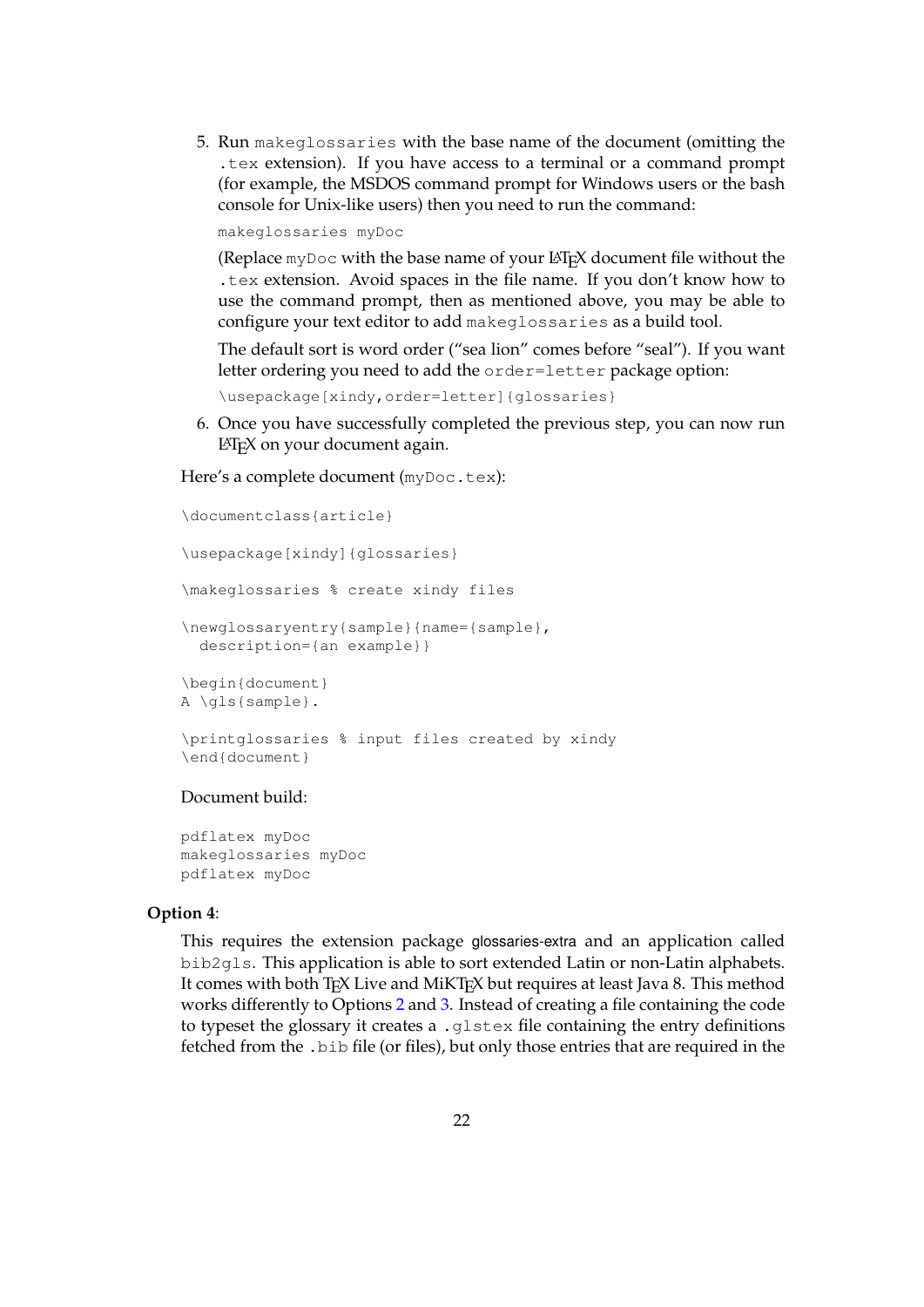document are defined and they are defined in the order obtained from the chosen sort method. This means that you can just use \printunsrtglossary to display each glossary (or \printunsrtqlossaries to display them all).

1. Add the record option to the glossaries-extra package option list:

\usepackage[record]{glossaries-extra}

2. Add one or more

```
\GlsXtrLoadResources[src={⟨bib list⟩},⟨options⟩]
```
to your preamble where ⟨*bib list*⟩ is the list of .bib files containing the entries. You may use different sort methods for each resource set. For example:

```
\usepackage[record,% using bib2gls
abbreviations,
symbols,
numbers
]{glossaries-extra}
\GlsXtrLoadResources[
 src={terms},% entries in terms.bib
 type=main,% put these entries in the 'main' (default) list
 sort={de-CH-1996}% sort according to this locale
]
\GlsXtrLoadResources[
 src={abbrvs},% entries in abbrvs.bib
 type=abbreviations,% put these entries in the 'abbreviations' list
 sort={letter-case}% case-sensitive letter (non-locale) sort
]
\GlsXtrLoadResources[
 src={syms},% entries in syms.bib
 type=symbols,% put these entries in the 'symbols' list
 sort={use}% sort according to first use in the document
]
\GlsXtrLoadResources[
 src={constants},% entries in constants.bib
 type=numbers,% put these entries in the 'numbers' list
 sort-field={user1},% sort according to this field
 sort={double}% double-precision sort
\begin{array}{c} \end{array}
```
The last resource set assumes that the entries defined in the file constants.bib have a number stored in the user1 field. For example:

```
@number{pi,
 name={\ensuremath{\pi}},
  description={pi},
  user1={3.141592654}
}
```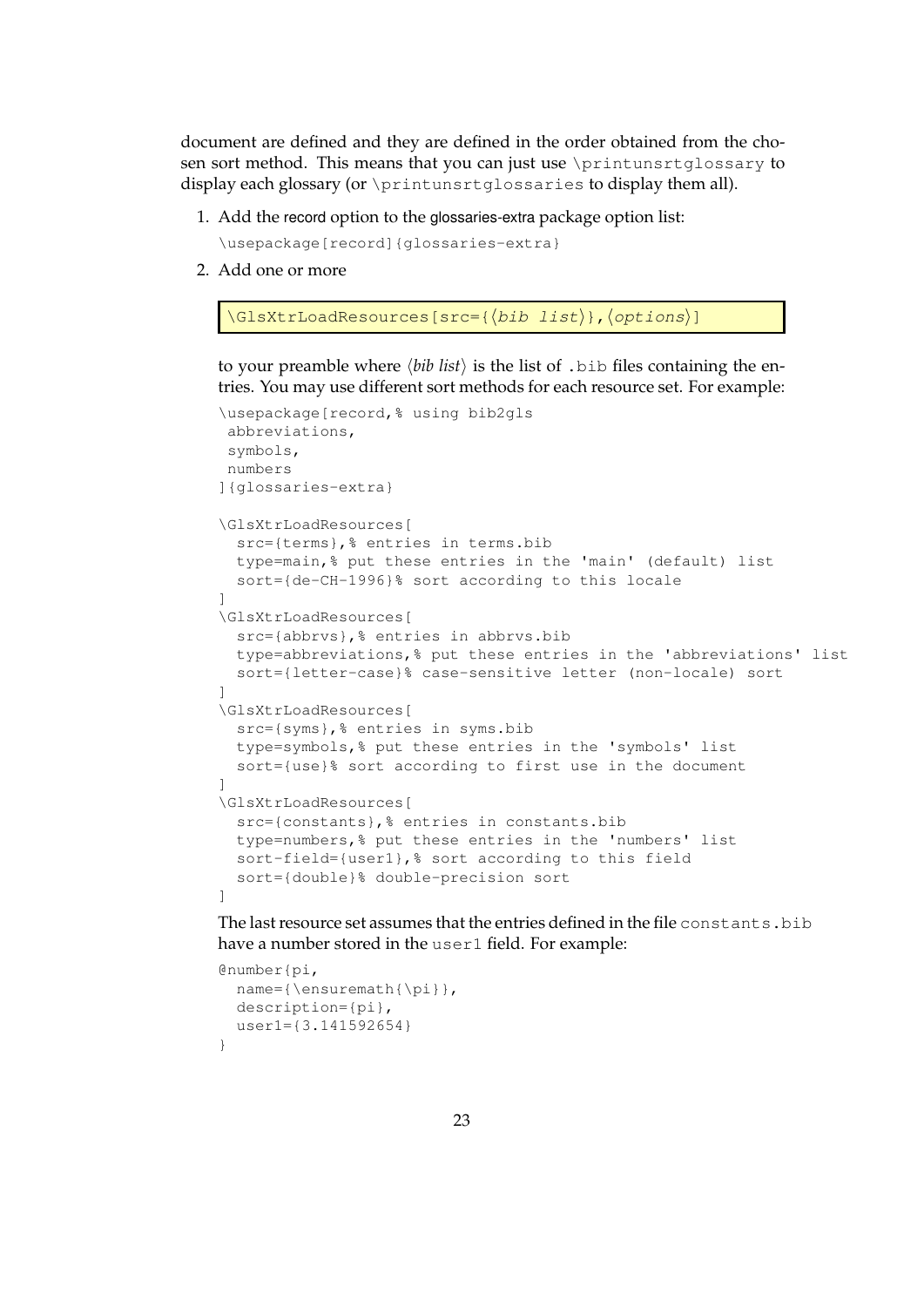3. Put

\printunsrtglossary[type={⟨type⟩},⟨options⟩]

where you want your list of entries (glossary) to appear. (The sort key isn't available in ⟨*options*⟩. It needs to be used in \GlsXtrLoadResources instead.) Alternatively, use

```
\printunsrtglossaries
```
4. Run LATEX on your document. The record option adds information to the .aux file that provides bib2gls with all required details for each resource set. For example, if the file is called myDoc.tex:

pdflatex myDoc

5. Run bib2gls

bib2gls myDoc

or (if you need letter groups)

bib2gls --group myDoc

6. Run LAT<sub>F</sub>X again.

Here's a complete document (myDoc.tex):

\documentclass{article}

\usepackage[record]{glossaries-extra}

```
\GlsXtrLoadResources % input file created by bib2gls
 [% instructions to bib2gls:
  src={entries}, % terms defined in entries.bib
  sort={en-GB}% sort according to this locale
 ]
\newglossaryentry{sample}{name={sample},
 description={an example}}
```

```
\begin{document}
A \gls{sample}.
```
\printunsrtglossaries % iterate over all defined entries \end{document}

#### The accompanying entries.bib file:

@entry{sample,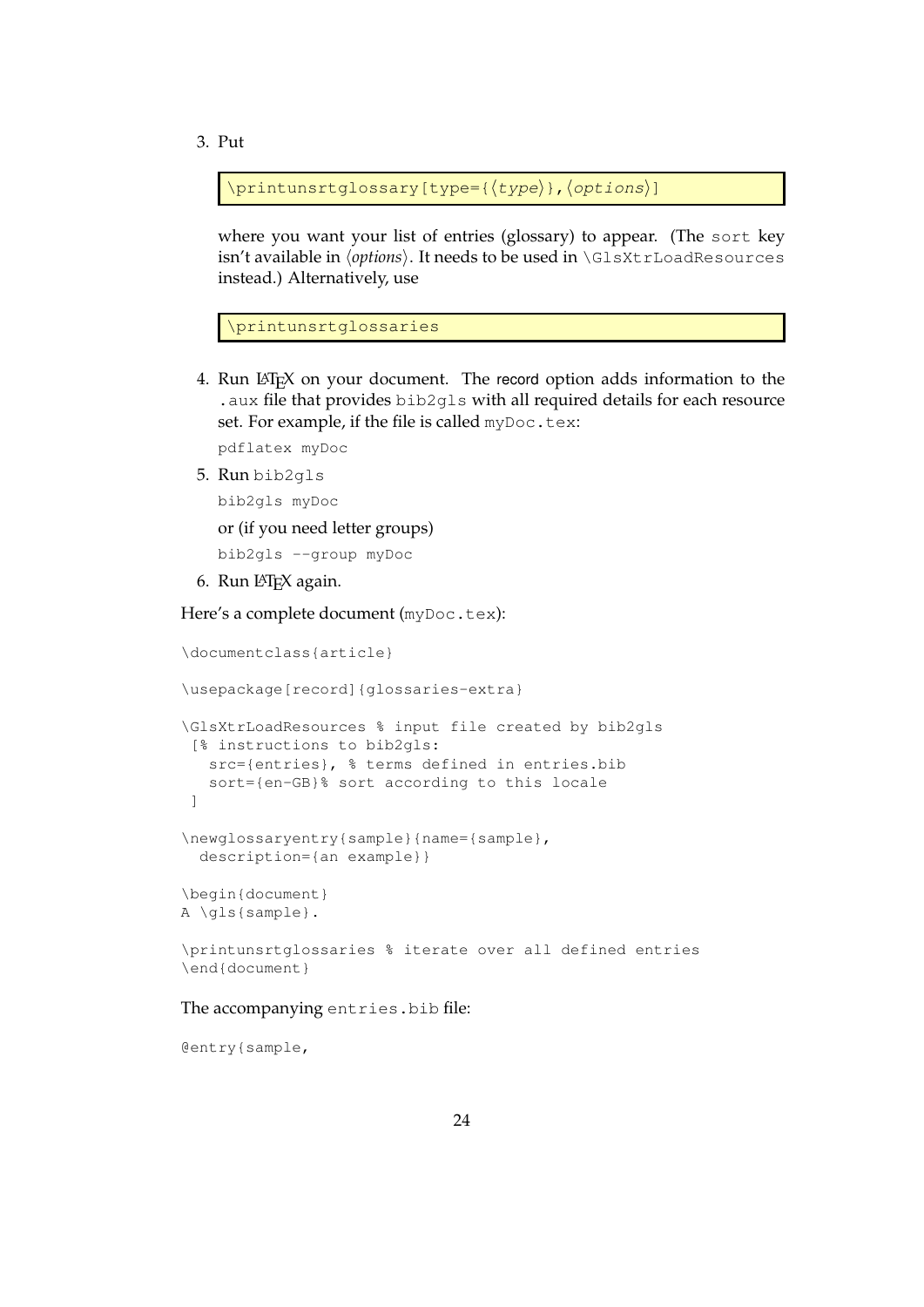```
name = {sample},description = {an example}
}
```
Document build:

```
pdflatex myDoc
bib2gls myDoc
pdflatex myDoc
```
If you are having difficulty integrating makeglossaries into your document build process, you may want to consider using arara, which is a Java application that searches the document for special comment lines that tell arara which applications to run. For example, the file  $myDoc.$  tex might start with:

```
% arara: pdflatex
% arara: makeglossaries
% arara: pdflatex
\documentclass{article}
\usepackage{glossaries}
\makeglossaries
```
then to build the document you just need the single system call:

arara myDoc

(As from version 4.0, arara also has directives for makeglossaries-lite and bib2gls. See the arara manual for further details.)

When sorting the entries, the string comparisons are made according to each entry's sort key. If this is omitted, the name key is used. For example, recall the earlier definition:

```
\newglossaryentry{elite}
{
 name={\{\setminus {e}\}\right.}lite},
  description={select group or class}
}
```
No sort key was used, so it's set to the same as the name key:  ${\setminus}'$  e}lite. How this is interpreted depends on which option you have used:

- **[Option 1:](#page-16-1)** By default, the accent command will be stripped so the sort value will be elite. This will put the entry in the "E" letter group. However if you use the sanitizesort=true package option, the sort value will be interpreted as the sequence of characters: {  $\setminus$  ' e } 1 i t and e. This will place this entry in the "symbols" group since it starts with a symbol.
- **[Option 2:](#page-17-0)** The sort key will be interpreted the sequence of characters:  $\{\ \setminus\' e\} \perp i \in I$ and e. The first character is an opening curly brace { so makeindex will put this entry in the "symbols" group.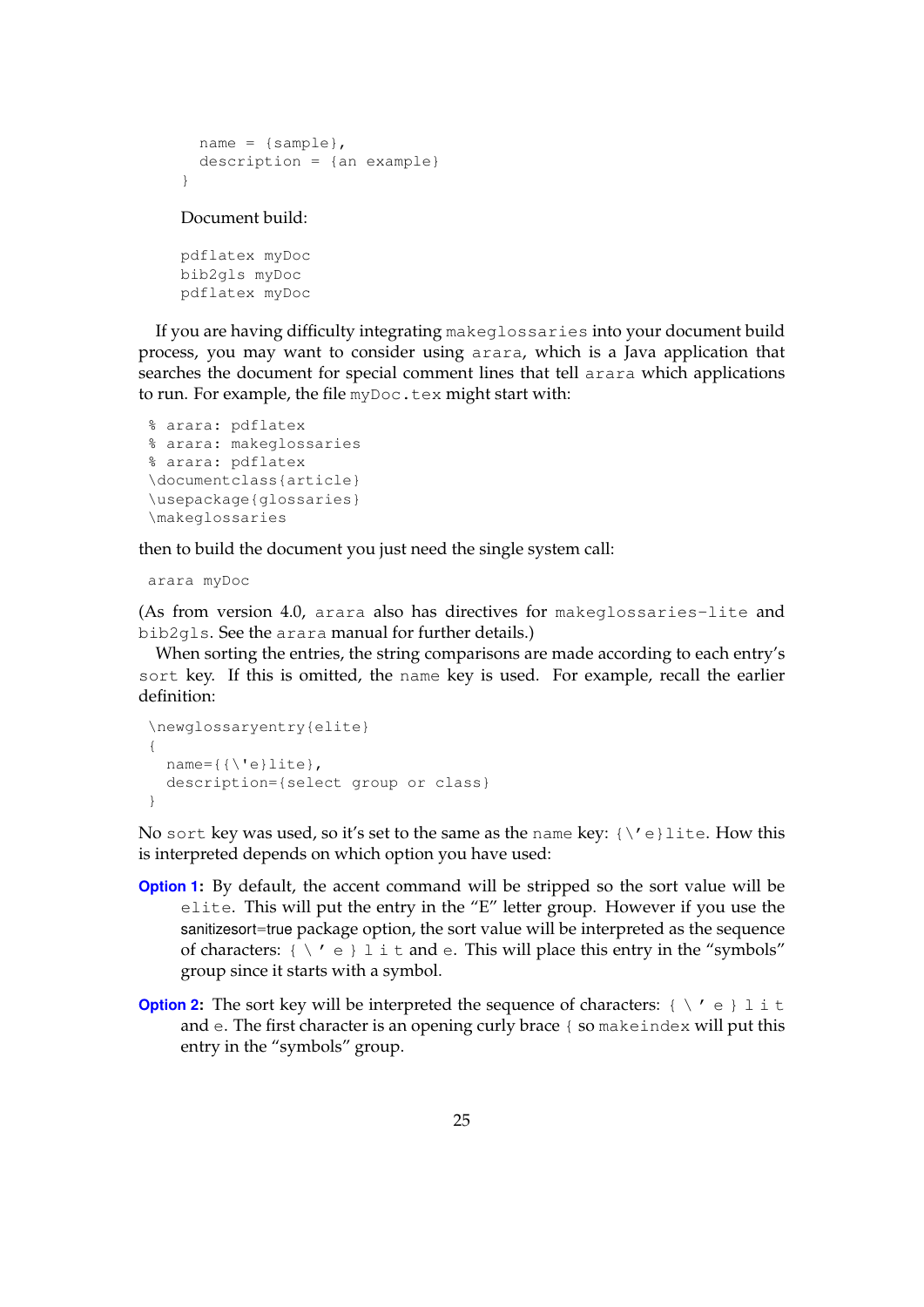**[Option 3:](#page-20-0)** xindy disregards LATEX commands so it sorts on elite, which puts this entry in the "E" group. If stripping all commands leads to an empty string (such as \ensuremath{\emptyset}) then xindy will fail, so in these situations you need to provide an appropriate sort value that xindy will accept.

xindy merges entries with duplicate sort values. xindy forbids empty sort values. A sort value may degrade into an empty or duplicate value once xindy has stripped all commands and braces.

**[Option 4:](#page-21-0)** bib2gls has a primitive LATEX parser that recognises a limited set of commands, which includes the standard accent commands and some maths commands, so it can convert {\'e}lite to élite. It disregards unknown commands. This may lead to an empty sort value, but bib2gls doesn't mind that.

Note that even if the name is given as  ${\setminus}'e$  lite, the letter group heading (if the  $-\gamma$  roup switch is used) may end up with the character  $\acute{E}$  depending on the locale used by the sort comparator. In this case you will need to ensure the document can support this character either with inputenc or by switching to a LATEX engine with native UTF-8 support.

There's more information on how bib2gls obtains the sort value in [bib2gls](https://www.dickimaw-books.com/gallery/index.php?label=bib2gls-sorting) [gallery: sorting.](https://www.dickimaw-books.com/gallery/index.php?label=bib2gls-sorting)

If the inputenc package is used:

\usepackage[utf8]{inputenc}

and the entry is defined as:

```
\newglossaryentry{elite}
{
 name={{é}lite},
 description={select group or class}
}
```
then:

- **[Option 1:](#page-16-1)** By default the sort value will be interpreted as elite so the entry will be put in the "E" letter group. If you use the sanitizesort=true package option, the sort value will be interpreted as élite where é has been sanitized (so it's no longer an active character and is in fact seen as two octets 0xC3 0xA9) which will put this entry before the "A" letter group. (The group is determined by the first octet  $0xC3.$
- **[Option 2:](#page-17-0)** makeindex sees é as two octets (0xC3 0xA9) rather than a single character so it tries to put élite in the  $0xC3$  (" $\tilde{A}$ ") letter group (which, in this case, comes after "Z").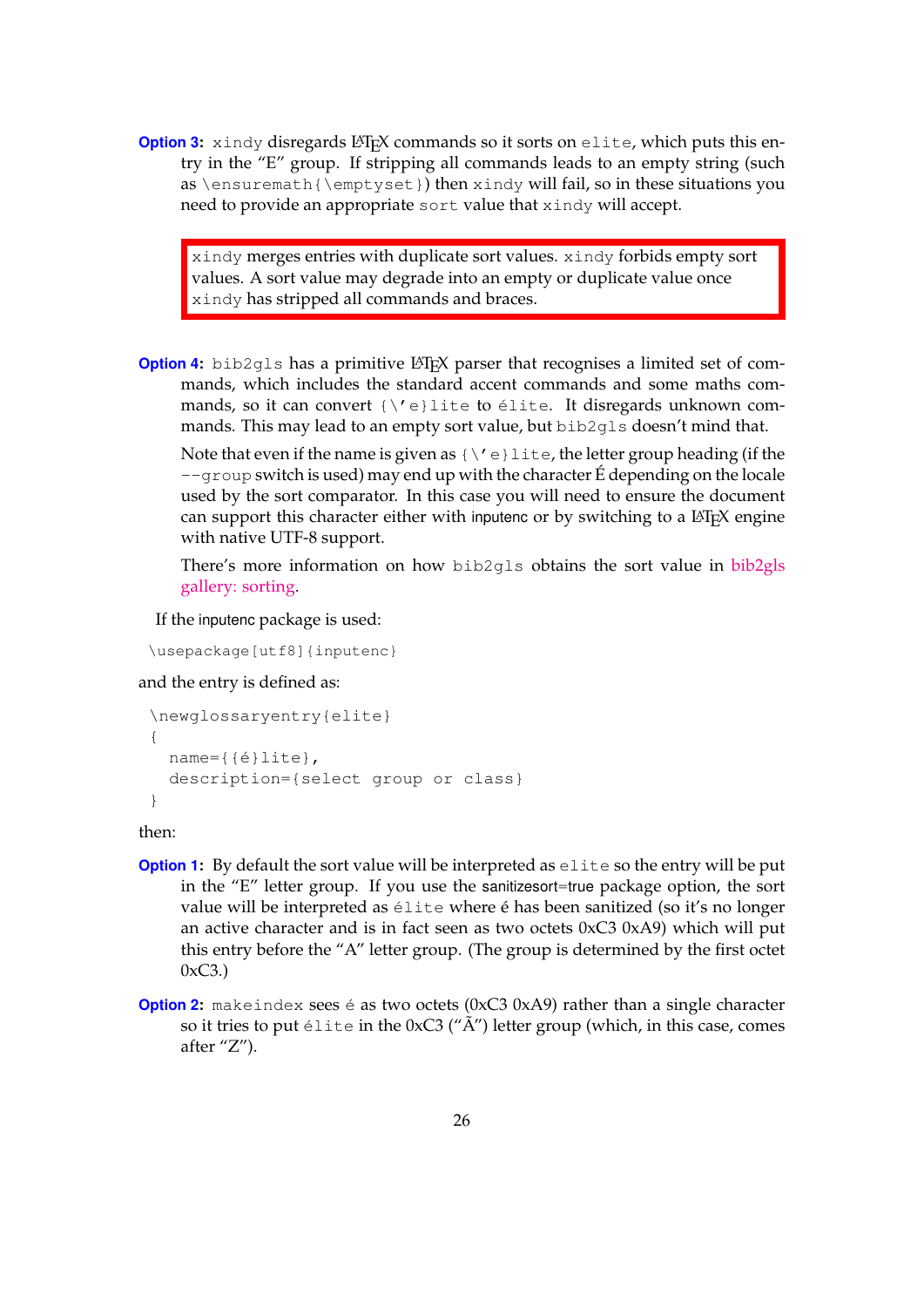- **[Option 3:](#page-20-0)** xindy will correctly recognise the sort value  $\acute{e}$  lite and will place it in whatever letter group is appropriate for the given language setting. (In English, this would just be the "E" letter group, but another language might put it in the "É" letter group.)
- **[Option 4:](#page-21-0)** The inputenc package doesn't affect the encoding used with .bib entry definitions, since these are dependent on the encoding used to save the .bib file (although the labels must still be ASCII unless you use  $\chi_{\rm \overline{d}}$ ATEX/LuaIATEX). You can help bib2gls (and JabRef) by putting an encoding comment at the start of the .bib file:

```
% Encoding: UTF-8
```
With the correct encoding set up, bib2qls will determine that the sort value is élite and will place it in whatever letter group is appropriate for the given sort rule. For example, sort=en-GB (or just sort=en) will put élite in the "E" letter group, but another language might put it in the "É" letter group.

Therefore if you have extended Latin or non-Latin characters, your best option is to use either  $x$  indy [\(Option 3\)](#page-20-0) or bib2gls [\(Option 4\)](#page-21-0) with the inputenc or fontspec package. If you use makeindex [\(Option 2\)](#page-17-0) you need to specify the sort key like this:

```
\newglossaryentry{elite}
{
  name={\{\{\setminus\} e\}}lite},
  sort={elite},
  description={select group or class}
}
or
\newglossaryentry{elite}
{
  name={{é}lite},
  sort={elite},
  description={select group or class}
}
```
If you use [Option 1,](#page-16-1) you may or may not need to use the sort key, but you will need to be careful about fragile commands in the name key if you don't set the sort key.

If you use [Option 3](#page-20-0) and the name only contains a command or commands (such as \P or \ensuremath{\pi}) you must add the sort key. This is also advisable for the other options (except [Option 4\)](#page-21-0), but is essential for [Option 3.](#page-20-0) For example:

```
\newglossaryentry{P}{name={\P},sort={P},
 description={paragraph symbol}}
```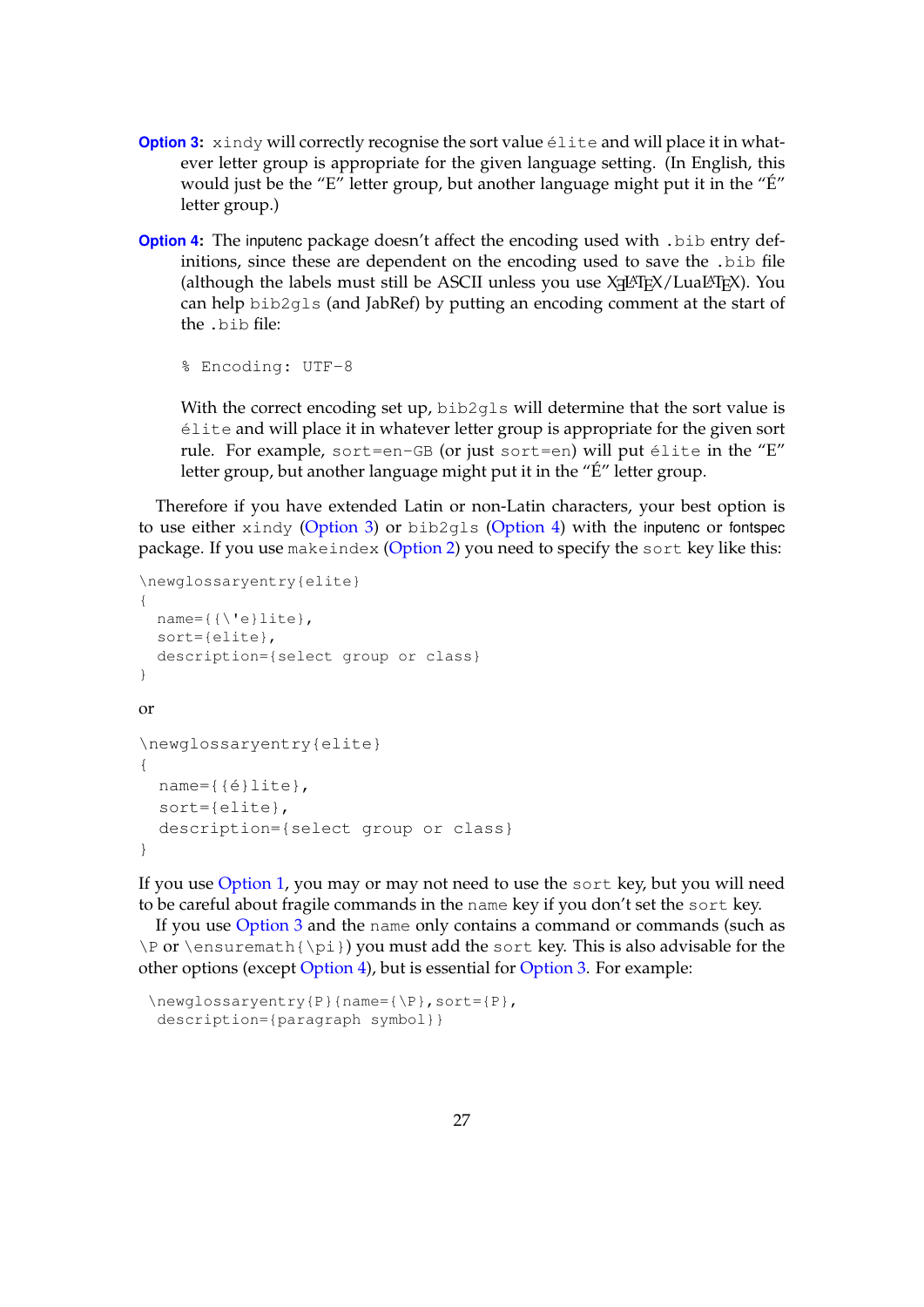## <span id="page-27-0"></span>**5 Customising the Glossary**

The default glossary style uses the description environment to display the entry list. Each entry name is set in the optional argument of  $\iota$ tem which means that it will typically be displayed in bold. You can switch to medium weight by redefining  $\qquad$  sname font:

\renewcommand\*{\qlsnamefont}[1]{\textmd{#1}}

Some classes and packages redefine the description environment in such as way that's incompatible with the glossaries package. In which case you'll need to select a different glossary style (see below).

By default, a full stop is appended to the description (unless you use glossaries-extra). To prevent this from happening use the nopostdot package option:

```
\usepackage[nopostdot]{glossaries}
```
or to add it with glossaries-extra:

```
\usepackage[postdot]{glossaries-extra}
```
By default, a location list is displayed for each entry (unless you use \printunsrtglossary without  $bib2qls$ ). This refers to the document locations (for example, the page number) where the entry has been referenced. If you use Options [2](#page-17-0) or [3](#page-20-0) described in Sec-tion [4](#page-16-0) or [Option 4](#page-21-0) (with  $bib2qls$  and glossaries-extra) then location ranges will be compressed. For example, if an entry was used on pages 1, 2 and 3, with Options [2](#page-17-0) or [3](#page-20-0) or [Option 4](#page-21-0) the location list will appear as 1–3, but with [Option 1](#page-16-1) it will appear as 1, 2, 3. If you don't want the locations displayed you can hide them using the nonumberlist package option:

```
\usepackage[nonumberlist]{glossaries}
```
or with bib2gls use save-locations=false in the optional argument of the appropriate \GlsXtrLoadResources (it's possible to have some resource sets with locations and some without).

Entries are grouped according to the first letter of each entry's sort key. By default a vertical gap is placed between letter groups for most of the predefined styles. You can suppress this with the nogroupskip package option:

\usepackage[nogroupskip]{glossaries}

If the default style doesn't suit your document, you can change the style using:

```
\setglossarystyle{⟨style name⟩}
```
[There are a number of predefined styles.](http://www.dickimaw-books.com/gallery/glossaries-styles/) Glossaries can vary from a list of symbols with a terse description to a list of words or phrases with descriptions that span multiple paragraphs, so there's no "one style fits all" solution. You need to choose a style that suits your document. For example:

```
\setglossarystyle{index}
```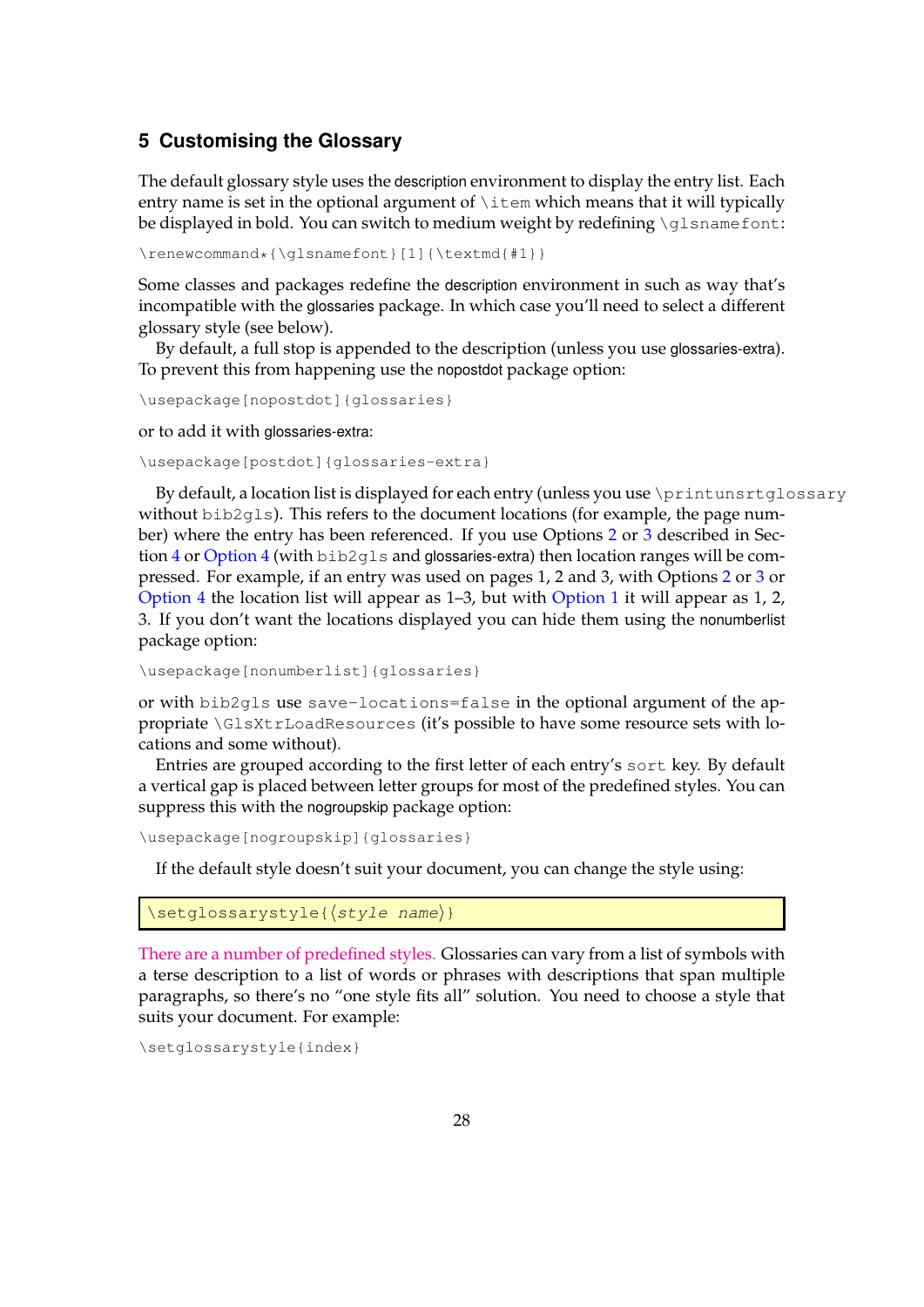You can also use the style package option for the preloaded styles. For example:

\usepackage[style=index]{glossaries}

Examples:

1. You have entries where the name is a symbol and the description is a brief phrase or short sentence. Try one of the "mcol" styles defined in the glossary-mcols package. For example:

```
\usepackage[nopostdot]{glossaries}
\usepackage{glossary-mcols}
\setglossarystyle{mcolindex}
```
or

\usepackage[stylemods={mcols},style=mcolindex]{glossaries-extra}

2. You have entries where the name is a word or phrase and the description spans multiple paragraphs. Try one of the "altlist" styles. For example:

```
\usepackage[nopostdot]{glossaries}
\setglossarystyle{altlist}
```
or

\usepackage[stylemods,style=altlist]{glossaries-extra}

3. You have entries where the name is a single word, the description is brief, and an associated symbol has been set. Use one of the styles that display the symbol (not all of them do). For example, one of the tabular styles:

\usepackage[nopostdot,nonumberlist,style=long4col]{glossaries}

or one of the "tree" styles:

\usepackage[nopostdot,nonumberlist,style=tree]{glossaries}

If your glossary consists of a list of abbreviations and you also want to specify a description as well as the long form, then you need to use an abbreviation style that will suit the glossary style. For example, use the long-short-desc acronym style:

\setacronymstyle{long-short-desc}

Define the acronyms with a description:

```
\newacronym
[description={statistical pattern recognition technique}]
 {svm}{SVM}{support vector machine}
```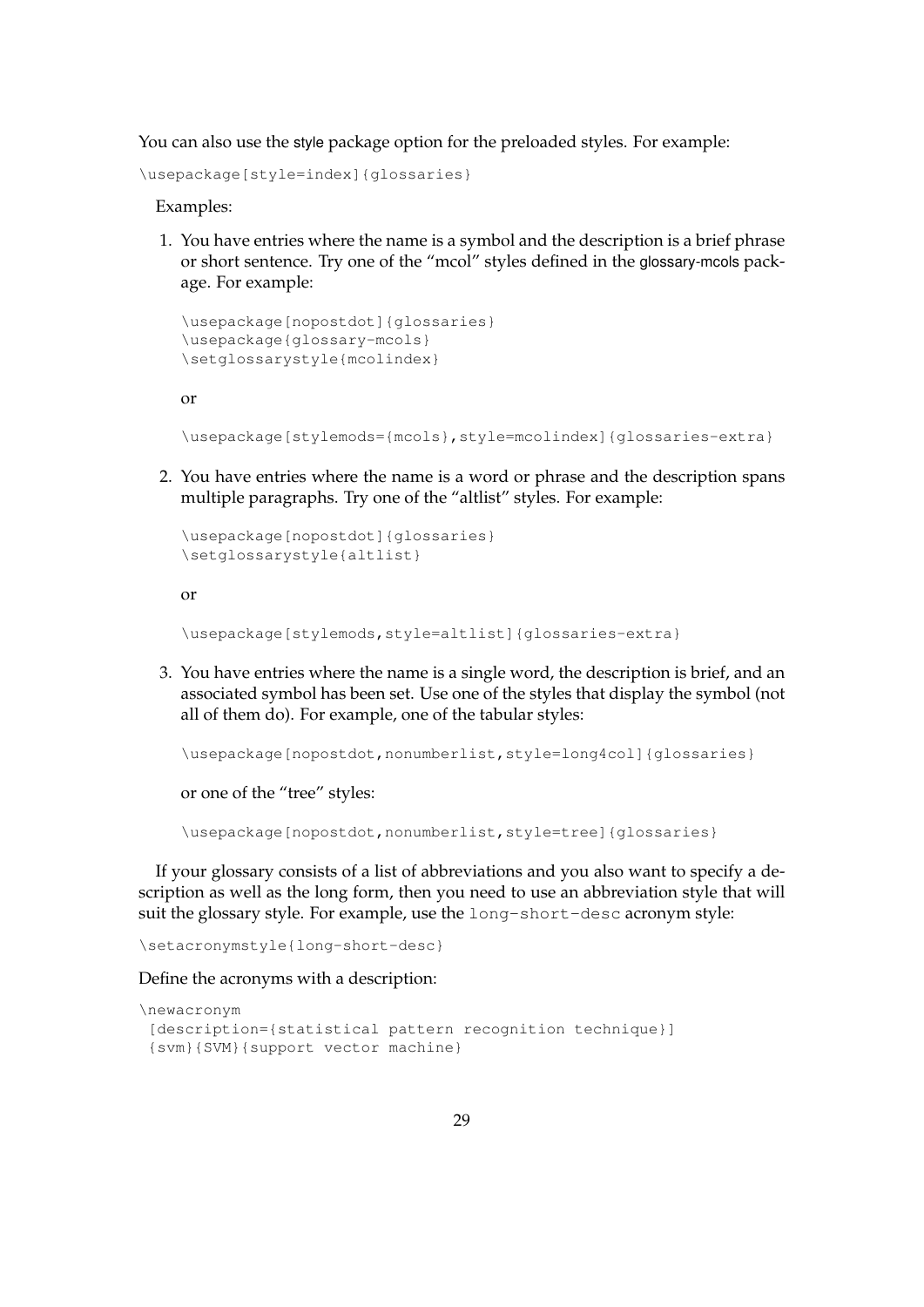Alternatively with glossaries-extra:

```
\setabbreviationstyle{long-short-desc}
\newabbreviation
 [description={statistical pattern recognition technique}]
 {svm}{SVM}{support vector machine}
```
Choose a glossary style that suits wide entry names. For example:

\setglossarystyle{altlist}

## <span id="page-29-0"></span>**6 Multiple Glossaries**

The glossaries package predefines a default main glossary. When you define an entry (using one of the commands described in Section [2\)](#page-8-0), that entry is automatically assigned to the default glossary, unless you indicate otherwise using the type key. However you first need to make sure the desired glossary has been defined. This is done using:

 $\langle$ newglossary[ $\langle$ glg $\rangle$ ]{ $\langle$ label $\rangle$ }{ $\langle$ gls $\rangle$ }{ $\langle$ glo $\rangle$ }{ $\langle$ title $\rangle$ }

The ⟨*label*⟩ is a label that uniquely identifies this new glossary. As with other types of identifying labels, be careful not to use active characters in ⟨*label*⟩. The final argument *(title)* is the section or chapter heading used by \printglossary or \printnoidxglossary. The other arguments indicate the file extensions used by makeindex/xindy (described in Section [4\)](#page-16-0). If you use [Option 1](#page-16-1) described above (or bib2gls and \printunsrtglossaries), then the ⟨*glg*⟩, ⟨*gls*⟩ and ⟨*glo*⟩ arguments aren't relevant, in which case you may prefer to use the starred version where you don't specify the extensions:

\newglossary\*{⟨label⟩}{⟨title⟩}

In the case of Options [2](#page-17-0) or [3,](#page-20-0) all glossary definitions must come before \makeglossaries. (*Entry* definitions should come after \makeglossaries.) In the case of [Option 4,](#page-21-0) all glossary definitions must come before any \GlsXtrLoadResources that requires them.

Since it's quite common for documents to have both a list of terms and a list of abbreviations, the glossaries package provides the package option acronym (or acronyms), which is a convenient shortcut for

\newglossary[alg]{acronym}{acr}{acn}{\acronymname}

The option also changes the behaviour of \newacronym so that acronyms are automatically put in the list of acronyms instead of the main glossary. The glossaries-extra package also provides this option for abbreviations defined using \newacronym but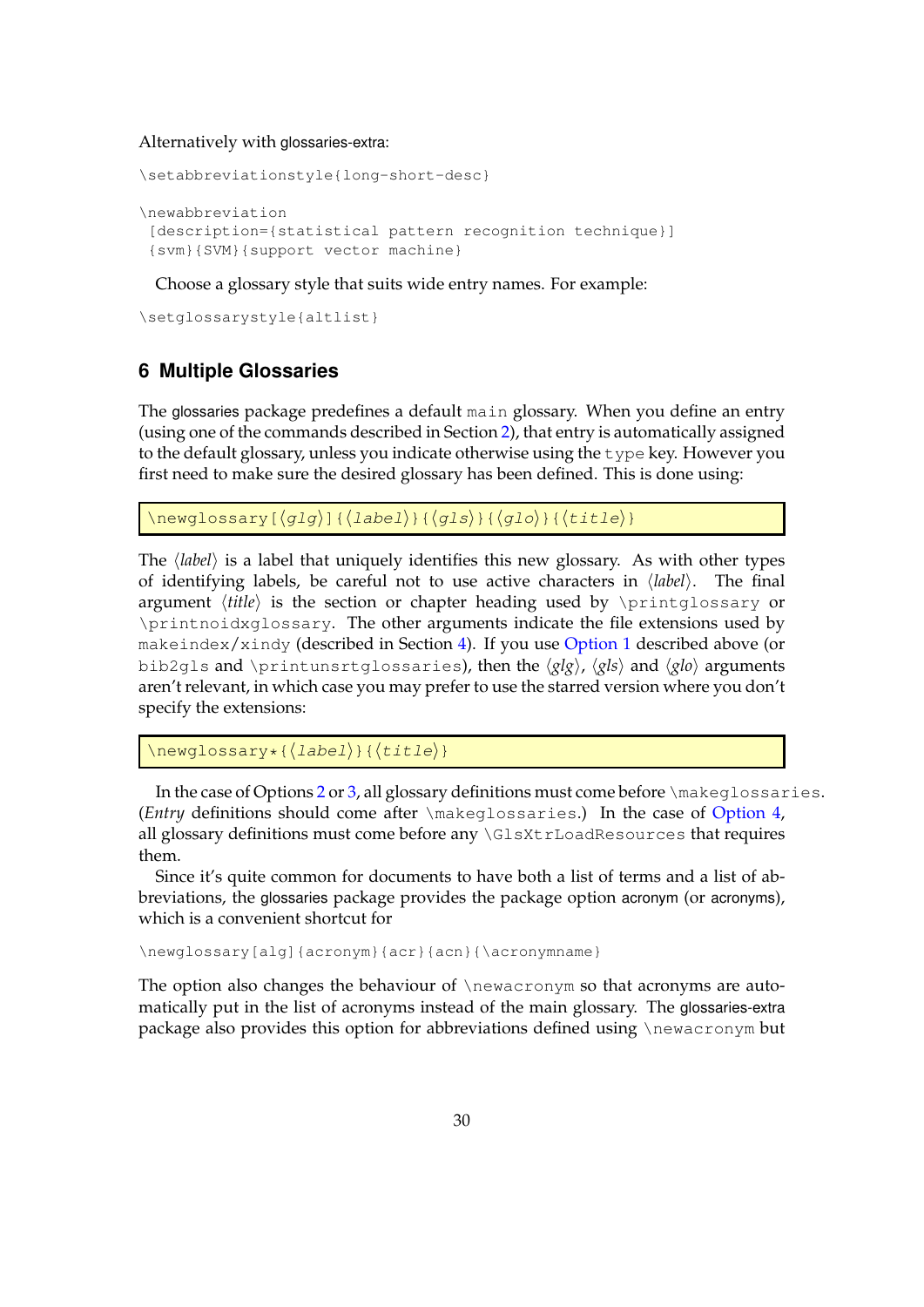additionally has the package option abbreviations to create a list of abbreviations for \newabbreviation.

There are some other package options for creating commonly used lists: symbols (lists of symbols), numbers (lists of numbers), index (index of terms without descriptions defined with \newterm[⟨*options*⟩]{⟨*label*⟩}).

For example, suppose you want a main glossary for terms, a list of acronyms and a list of notation:

```
\usepackage[acronyms]{glossaries}
\newglossary[nlg]{notation}{not}{ntn}{Notation}
```
After \makeglossaries (or \makenoidxglossaries) you can define the entries in the preamble. For example:

```
\newglossaryentry{gls:set}
{% This entry goes in the `main' glossary
 name=set,
 description={A collection of distinct objects}
}
% This entry goes in the `acronym' glossary:
\newacronym{svm}{svm}{support vector machine}
\newglossaryentry{not:set}
{% This entry goes in the `notation' glossary:
 type=notation,
 name={\ensuremath{\mathcal{S}}},
 description={A set},
 sort={S}
```
or if you don't like using \ensuremath:

```
\newglossaryentry{not:set}
{% This entry goes in the `notation' glossary:
 type=notation,
 name={\frac{\mathcal{S}}}{\mathcal{S}}text={\mathcal{S}},
 description={A set},
  sort={S}
```
Each glossary is displayed using:

```
\printnoidxglossary[type=⟨type⟩]
```
[\(Option 1\)](#page-16-1) or

\printglossary[type=⟨type⟩]

(Options [2](#page-17-0) and [3\)](#page-20-0). Where ⟨*type*⟩ is the glossary label. If the type is omitted the default main glossary is assumed.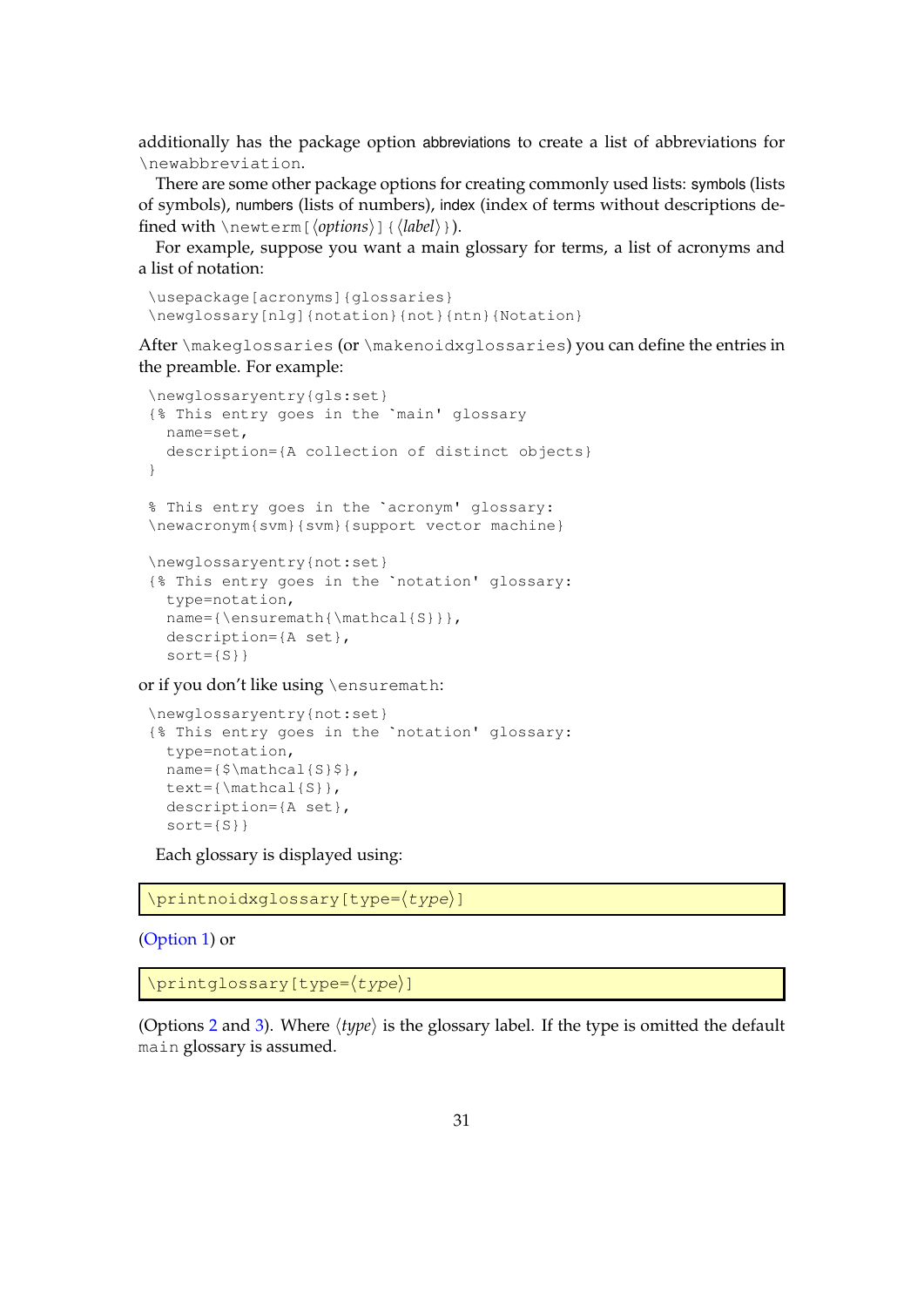If you're using bib2gls then each glossary is displayed using:

```
\printunsrtglossary[type=⟨type⟩]
```
With this method you don't use \makeglossaries or \makenoidxglossaries. Instead you can assign the entry type with the resource command. For example:

```
\usepackage[record,abbreviations,symbols]{glossaries-extra}
```

```
\GlsXtrLoadResources[
src={terms}, % entries defined in terms.bib
type={main}% put in main glossary
]
\GlsXtrLoadResources[
src={abbrvs}, % entries defined in abbrvs.bib
type={abbreviations}% put in abbreviations glossary
]
\GlsXtrLoadResources[
src={syms}, % entries defined in syms.bib
type={symbols}% put in symbols glossary
]
```
Later in the document:

```
\printunsrtglossary % main
\printunsrtglossary[type=abbreviations]
\printunsrtglossary[type=symbols]
```
There's a convenient shortcut that will display all the defined glossaries depending on the indexing method:

\printnoidxglossaries

[\(Option 1\)](#page-16-1) or

```
\printglossaries
```
(Options [2](#page-17-0) and [3\)](#page-20-0) or (glossaries-extra only)

\printunsrtglossaries

If you use [Option 1,](#page-16-1) you don't need to do anything else. If you use Options [2](#page-17-0) or [3](#page-20-0) with the makeglossaries Perl script or the makeglossaries-lite Lua script, you similarly don't need to do anything else. If you use Options [2](#page-17-0) or [3](#page-20-0) without the makeglossaries Perl script or makeglossaries-lite Lua script then you need to make sure you run makeindex/xindy *for each defined glossary*. The ⟨*gls*⟩ and ⟨*glo*⟩ arguments of \newglossary specify the file extensions to use instead of .gls and .glo. The optional argument  $\langle g \vert g \rangle$  is the file extension for the transcript file. This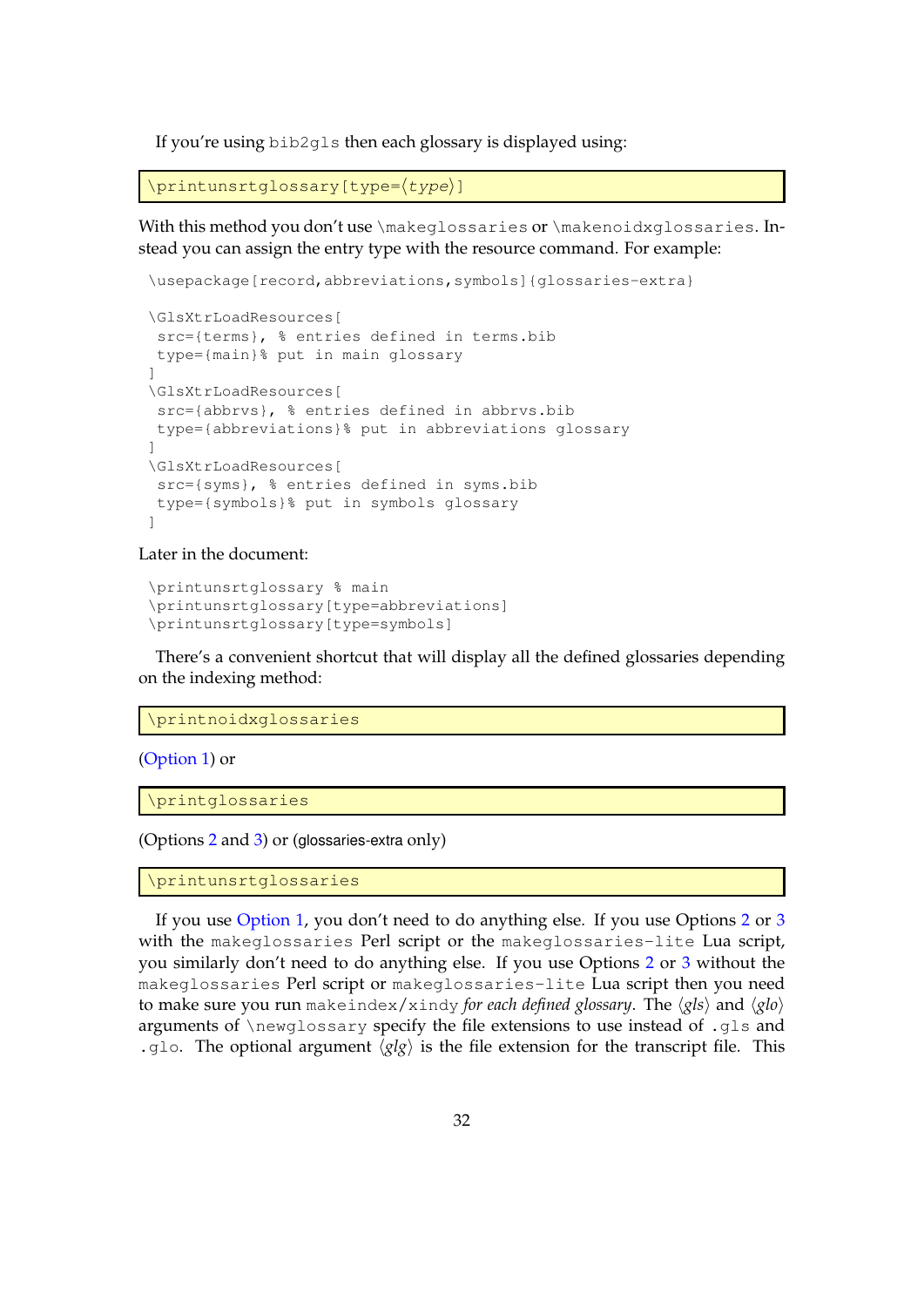should be different for each glossary in case you need to check for  $\mathsf{makeindex}/\mathsf{x}\text{indy}$ errors or warnings if things go wrong.

For example, suppose you have three glossaries in your document (main, acronym and notation), specified using:

\usepackage[acronyms]{glossaries} \newglossary[nlg]{notation}{not}{ntn}{Notation}

Then (assuming your  $\Delta E$ <sub>F</sub>X document is in a file called myDoc.tex):

[Option 2](#page-17-0) Either use one makeglossaries or makeglossaries-lite call:

```
makeglossaries myDoc
```
or

makeglossaries-lite myDoc

Or you need to run makeindex three times:

makeindex -t myDoc.glg -s myDoc.ist -o myDoc.gls myDoc.glo makeindex -t myDoc.alg -s myDoc.ist -o myDoc.acr myDoc.acn makeindex -t myDoc.nlg -s myDoc.ist -o myDoc.not myDoc.ntn

[Option 3](#page-20-0) Either use one makeglossaries call:

makeglossaries myDoc

Or you need to run xindy three times (be careful not to insert line breaks where the line has wrapped.)

```
xindy -L english -C utf8 -I xindy -M myDoc -t myDoc.glg
-o myDoc.gls myDoc.glo
xindy -L english -C utf8 -I xindy -M myDoc -t myDoc.alg
-o myDoc.acr myDoc.acn
xindy -L english -C utf8 -I xindy -M myDoc -t myDoc.nlg
-o myDoc.not myDoc.ntn
```
[Option 4](#page-21-0) With bib2gls only one call is required:

```
pdflatex myDoc
bib2gls --group myDoc
pdflatex myDoc
```
(Omit --group if you don't need letter groups.)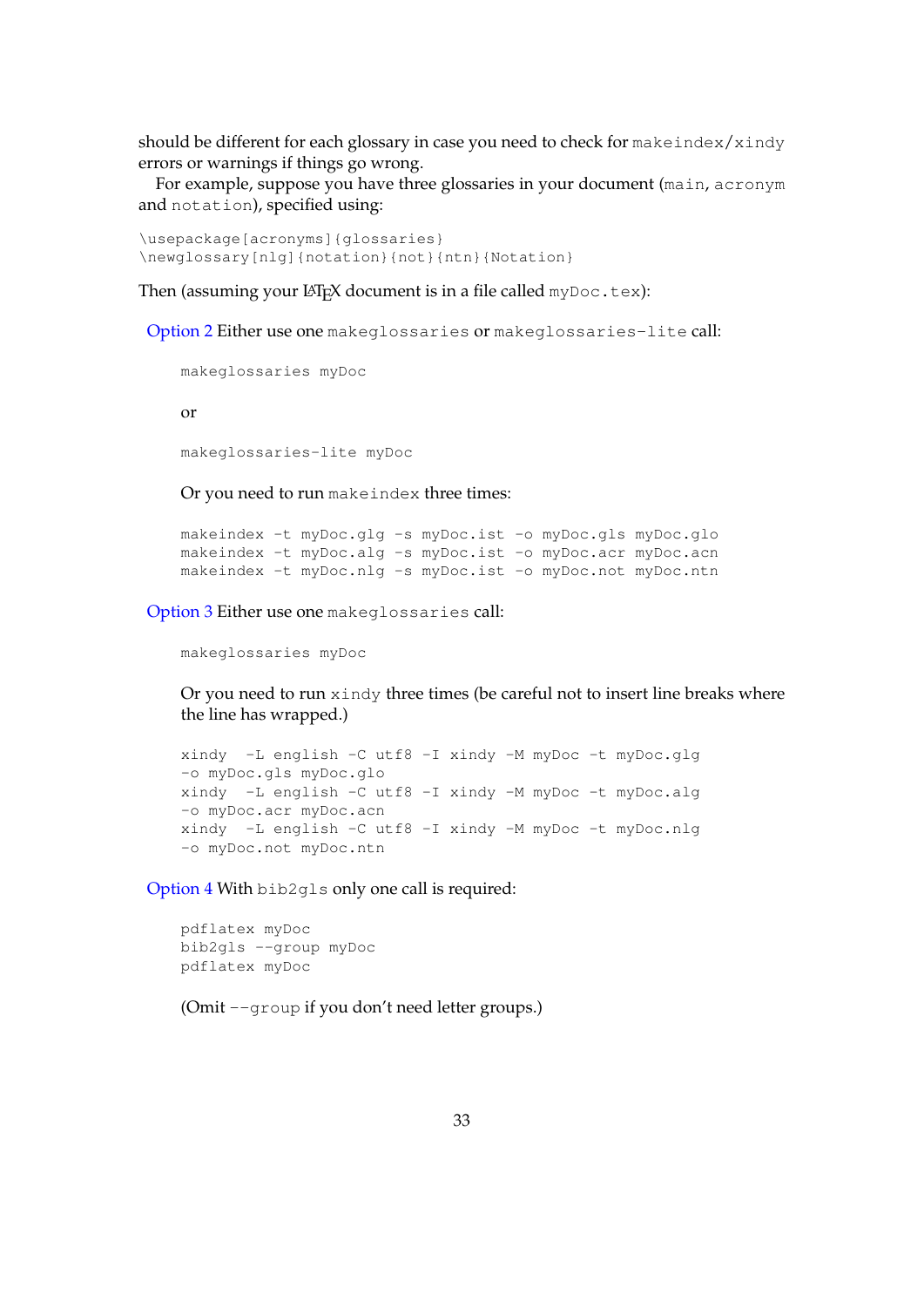## <span id="page-33-0"></span>**7 glossaries and hyperref**

Take care if you use the glossaries package with hyperref. Contrary to the usual advice that hyperref should be loaded last, glossaries (and glossaries-extra) must be loaded *after* hyperref:

```
\usepackage[colorlinks]{hyperref}
\usepackage{glossaries}
```
If you use hyperref make sure you use  $PDF\&TFX$  rather than the  $ETFX$  to DVI engine. The DVI format can't break hyperlinks across a line so long glossary entries (such as the full form of acronyms) won't line wrap with the DVI engine. Also, hyperlinks in sub- or superscripts aren't correctly sized with the DVI format.

By default, if the hyperref package has been loaded, commands like  $\qquad$ dls will form a hyperlink to the relevant entry in the glossary. If you want to disable this for *all* your glossaries, then use:

\glsdisablehyper

If you want hyperlinks suppressed for entries in specific glossaries, then use the nohypertypes package option. For example, if you don't want hyperlinks for entries in the acronym and notation glossaries but you do want them for entries in the main glossary, then do:

```
\usepackage[colorlinks]{hyperref}
\usepackage[acronym,nohypertypes={acronym,notation}]{glossaries}
\newglossary[nlg]{notation}{not}{ntn}{Notation}
```
If you want the hyperlinks suppressed the first time an entry is used, but you want hyperlinks for subsequence references then use the hyperfirst=false package option:

```
\usepackage[colorlinks]{hyperref}
\usepackage[hyperfirst=false]{glossaries}
```
The glossaries-extra extension package provides another method using category attributes. See the glossaries-extra user manual for further details.

Take care not to use non-expandable commands in PDF bookmarks. This isn't specific to the glossaries package but is a limitation of PDF bookmarks. Non-expandable commands include commands like  $\qquadgls$ ,  $glspl$ ,  $Gls$  and  $\Glspl$ . The hyperref package provides a way of specifying alternative text for the PDF bookmarks via \texorpdfstring. For example:

\section{The \texorpdfstring{\gls{fishage}}{Fish Age}}

However, it's not a good idea to use commands like  $\qquad \qquad$  in a section heading as you'll end up with the table of contents page in your location list. Instead you can use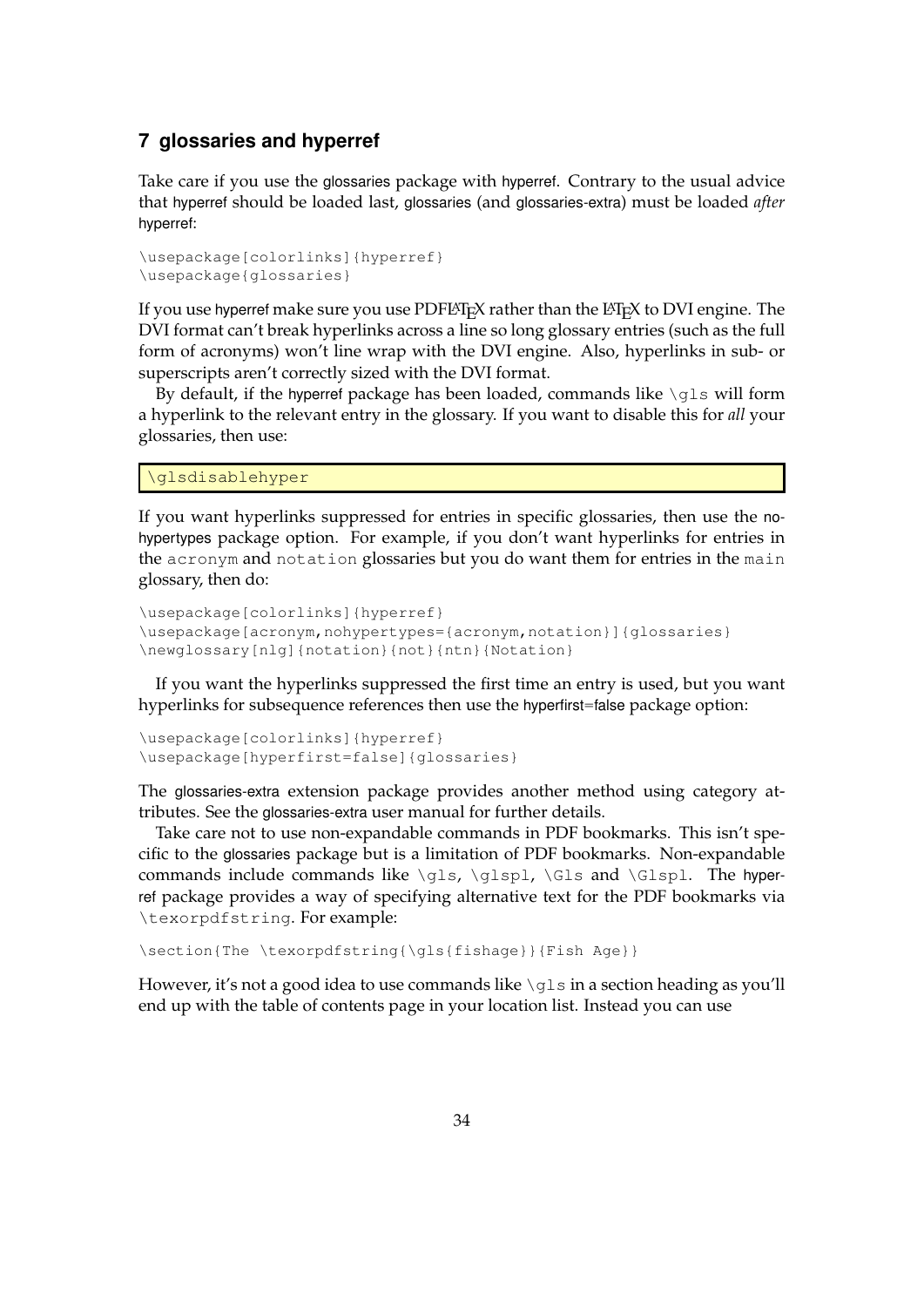\glsentrytext{⟨label⟩}

This is expandable provided that the text key doesn't contain non-expandable code. For example, the following works:

\section{The \glsentrytext{fishage}}

and it doesn't put the table of contents in the location list.

If you use glossaries-extra then use the commands that are provided specifically for use in section headers. For example:

```
\section{The \glsfmttext{fishage}}
```
## <span id="page-34-0"></span>**8 Cross-References**

You can add a reference to another entry in a location list using the see={ $\langle$ *label list*}} key when you define an entry. The referenced entry (or entries) must also be defined. For example:

```
\longnewglossaryentry{devonian}{name={Devonian}}%
{%
 The geologic period spanning from the end of the
 Silurian Period to the beginning of the Carboniferous Period.
 This age was known for its remarkable variety of
  fish species.
}
\newglossaryentry{fishage}
{
 name={Fish Age},
 description={Common name for the Devonian period},
 see={devonian}
}
```
The cross-reference will appear as "*see* Devonian". You can change the "see" tag using the format see=[⟨*tag*⟩]⟨*label*⟩. For example:

```
\newglossaryentry{latinalph}
{
 name={Latin alphabet},
 description={alphabet consisting of the letters
 a, ldots, z, A, \ldots, z,see=[see also]{exlatinalph}
}
\newglossaryentry{exlatinalph}
{
  name={extended Latin alphabet},
  description={The Latin alphabet extended to include
```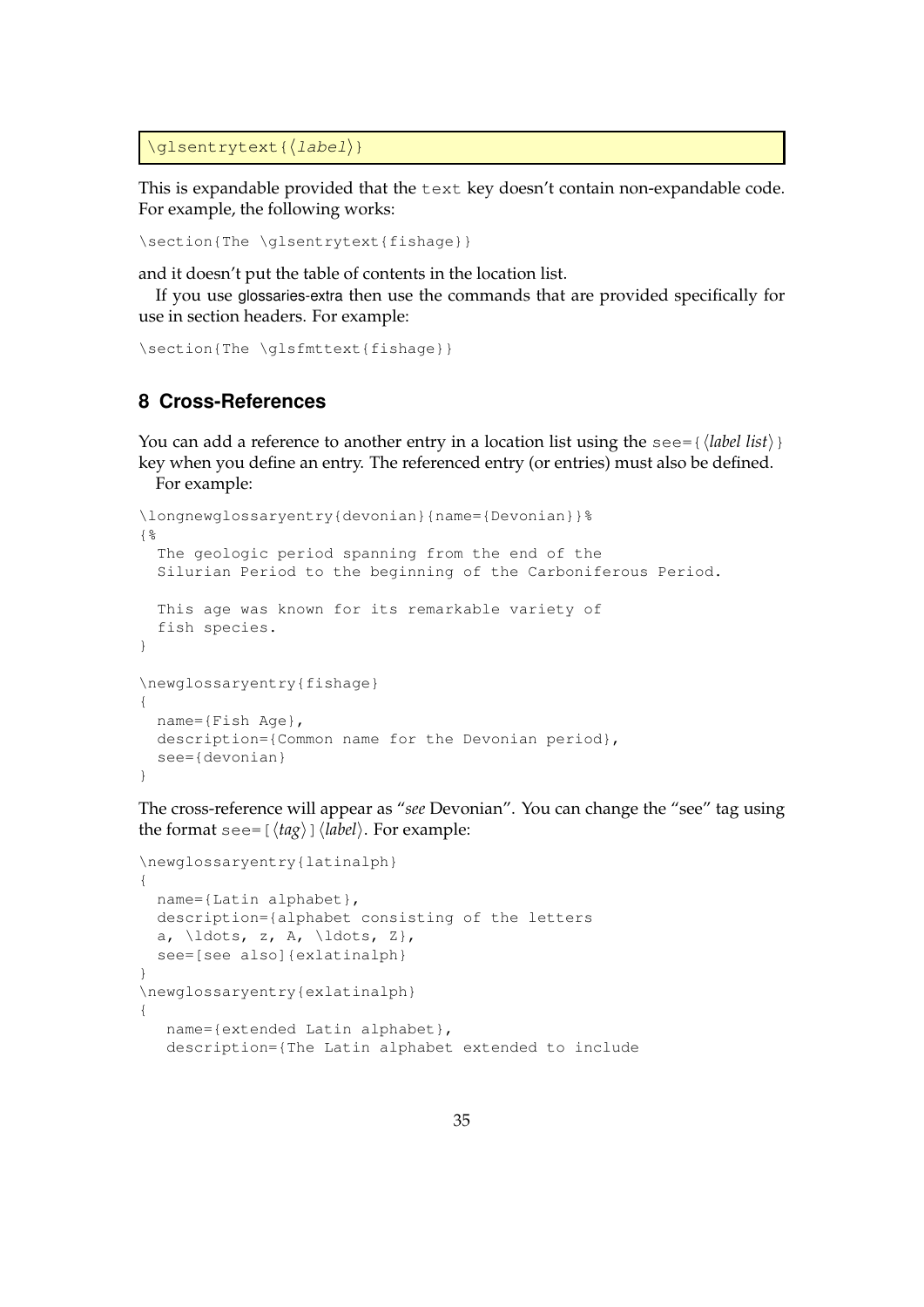```
other letters such as ligatures or diacritics.}
}
```
If you use the see key in the optional argument of \newacronym, make sure you enclose the value in braces. For example:

```
\newacronym{ksvm}{ksvm}{kernel support vector machine}
\newacronym
[see={[see also]{ksvm}}]
 {svm}{svm}{support vector machine}
```
The glossaries-extra package provides a seealso key. This doesn't allow a tag but behaves much like see= $\{[\text{sealsoname}]\{\langle label\rangle\}\}$ . For example:

```
\newabbreviation{ksvm}{ksvm}{kernel support vector machine}
\newabbreviation
[seealso={ksvm}]
 {svm}{svm}{support vector machine}
```
Since the cross-reference appears in the location list, if you suppress the location list using the nonumberlist package option, then the cross-reference will also be suppressed. With bib2gls, don't use the nonumberlist package option. Instead use the save-locations=false in the resource options. For example:

```
\usepackage[record,abbreviations,symbols]{glossaries-extra}
```

```
\GlsXtrLoadResources[
src={terms}, % entries defined in terms.bib
type={main}% put in main glossary
]
\GlsXtrLoadResources[
src={abbrvs}, % entries defined in abbrvs.bib
type={abbreviations},% put in abbreviations glossary
save-locations=false% no number list for these entries
]
\GlsXtrLoadResources[
 src={syms}, % entries defined in syms.bib
type={symbols}% put in symbols glossary
]
```
## <span id="page-35-0"></span>**9 Further Information**

- glossaries-extra and bib2gls[: an introductory guide.](http://mirrors.ctan.org/support/bib2gls/bib2gls-begin.pdf)
- The main glossaries user manual [\(glossaries-user.pdf\)](#page-0-0).
- The [glossaries FAQ.](http://www.dickimaw-books.com/faqs/glossariesfaq.html)
- [Incorporating makeglossaries or makeglossaries-lite or bib2gls into the document](https://www.dickimaw-books.com/latex/buildglossaries/) [build.](https://www.dickimaw-books.com/latex/buildglossaries/)